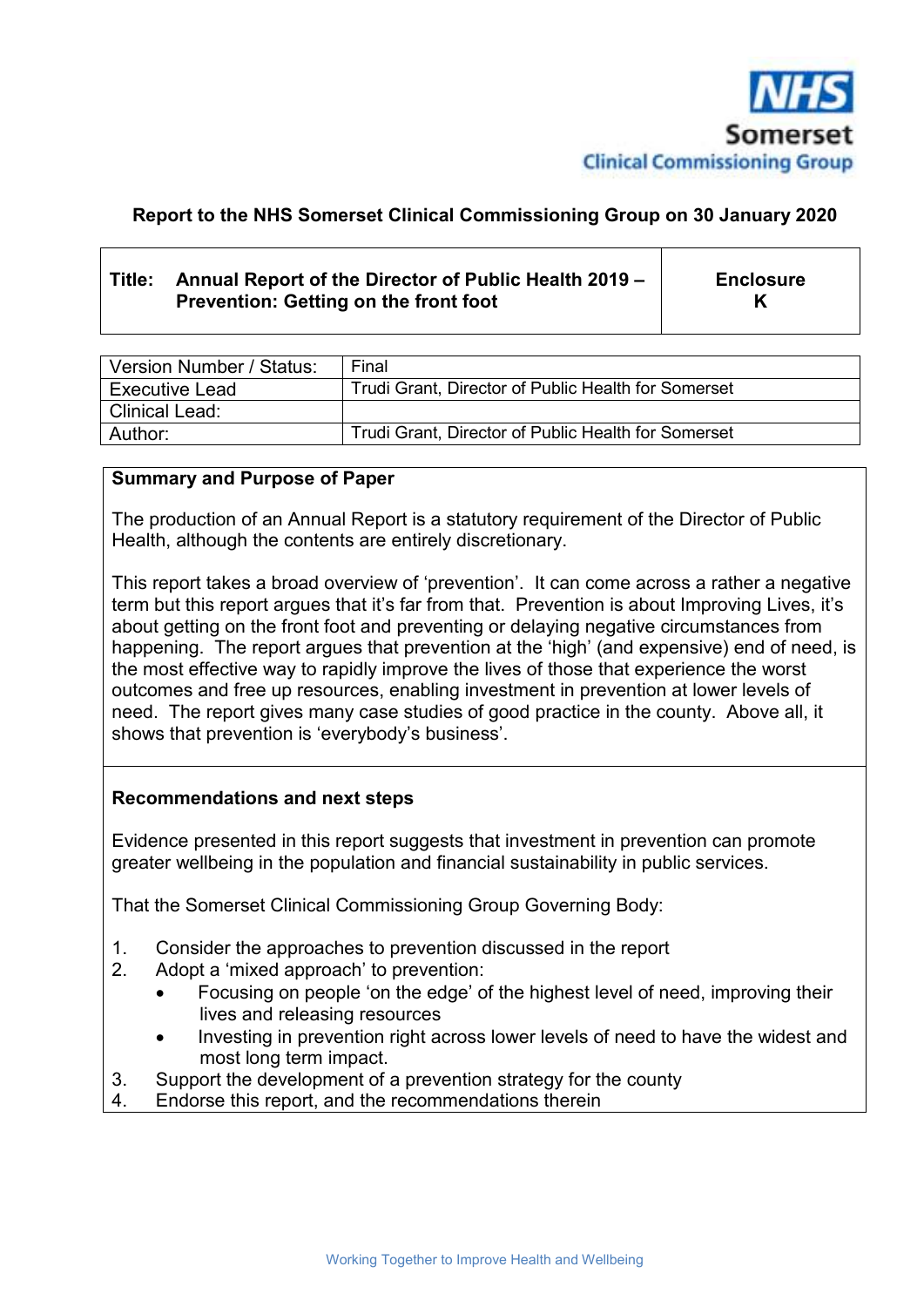|                                   | <b>Impact Assessments - key issues identified</b>                                                                                                                                                                                                                                                    |            |                   |                 |  |  |  |  |
|-----------------------------------|------------------------------------------------------------------------------------------------------------------------------------------------------------------------------------------------------------------------------------------------------------------------------------------------------|------------|-------------------|-----------------|--|--|--|--|
| <b>Equality</b>                   | The highest levels of need often concentrated in areas, families or<br>individuals suffering multiple deprivation, as described in this report.<br>Approaches and projects that seek to prevent people reaching this level<br>of need should tend to reduce health, and other equalities.            |            |                   |                 |  |  |  |  |
| Quality                           | The report addresses the effectiveness of the whole health and care (and<br>wider) system, not the quality of particular practices.                                                                                                                                                                  |            |                   |                 |  |  |  |  |
| <b>Privacy</b>                    | Although no specific recommendations are made in this regard, the<br>importance of working together, and the concomitant sharing information<br>between agencies is stressed in the report.                                                                                                          |            |                   |                 |  |  |  |  |
| <b>Engagement</b>                 | The report has been produced after discussions and contributions from a<br>range of people across Somerset, including Zing (activities and sports),<br>Spark (voluntary sector), Musgrove Park hospital and others, who have<br>provided case studies of prevention at all levels and types of need. |            |                   |                 |  |  |  |  |
| Financial /<br><b>Resource</b>    | There are no direct financial implications. Indirectly, the report discusses<br>how spending at the most acute levels of need can be reduced and<br>redirected at lower levels and in earlier intervention.                                                                                          |            |                   |                 |  |  |  |  |
| Governance<br>or Legal            | Production of the report is a statutory requirement; there are no legal<br>implications of the recommendations.                                                                                                                                                                                      |            |                   |                 |  |  |  |  |
| <b>Risk</b><br><b>Description</b> | The Director of Public Health would fail to deliver a statutory requirement<br>and could face censure if a report is not produced.                                                                                                                                                                   |            |                   |                 |  |  |  |  |
|                                   | Consequence                                                                                                                                                                                                                                                                                          | Likelihood | <b>RAG Rating</b> | <b>GBAF Ref</b> |  |  |  |  |
| <b>Risk Rating</b>                | $\overline{2}$                                                                                                                                                                                                                                                                                       | 0          | Green             |                 |  |  |  |  |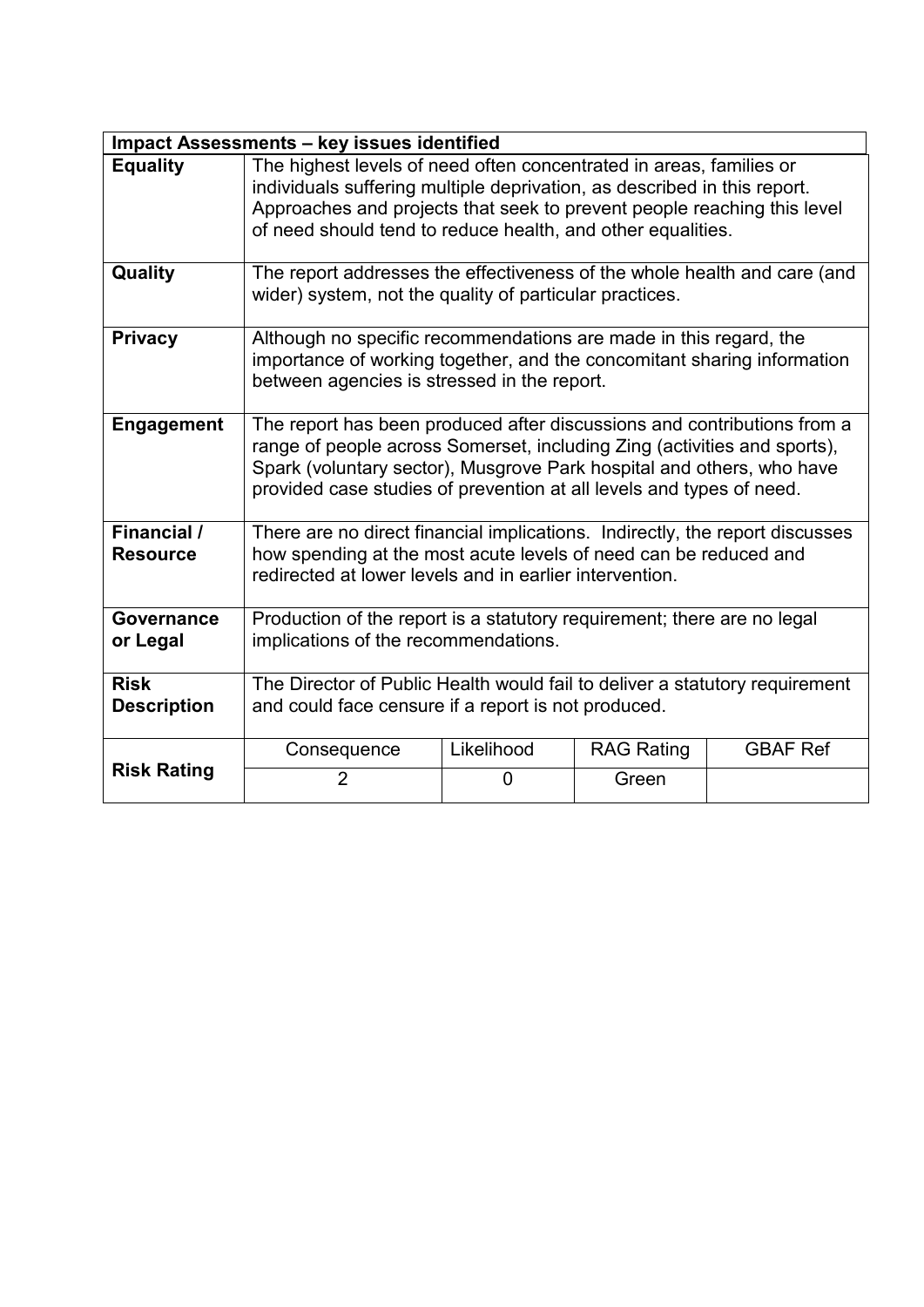# Prevention Getting onto the front foot

2019 Annual Report of the Director of Public Health for Somerset

Trudi Grant

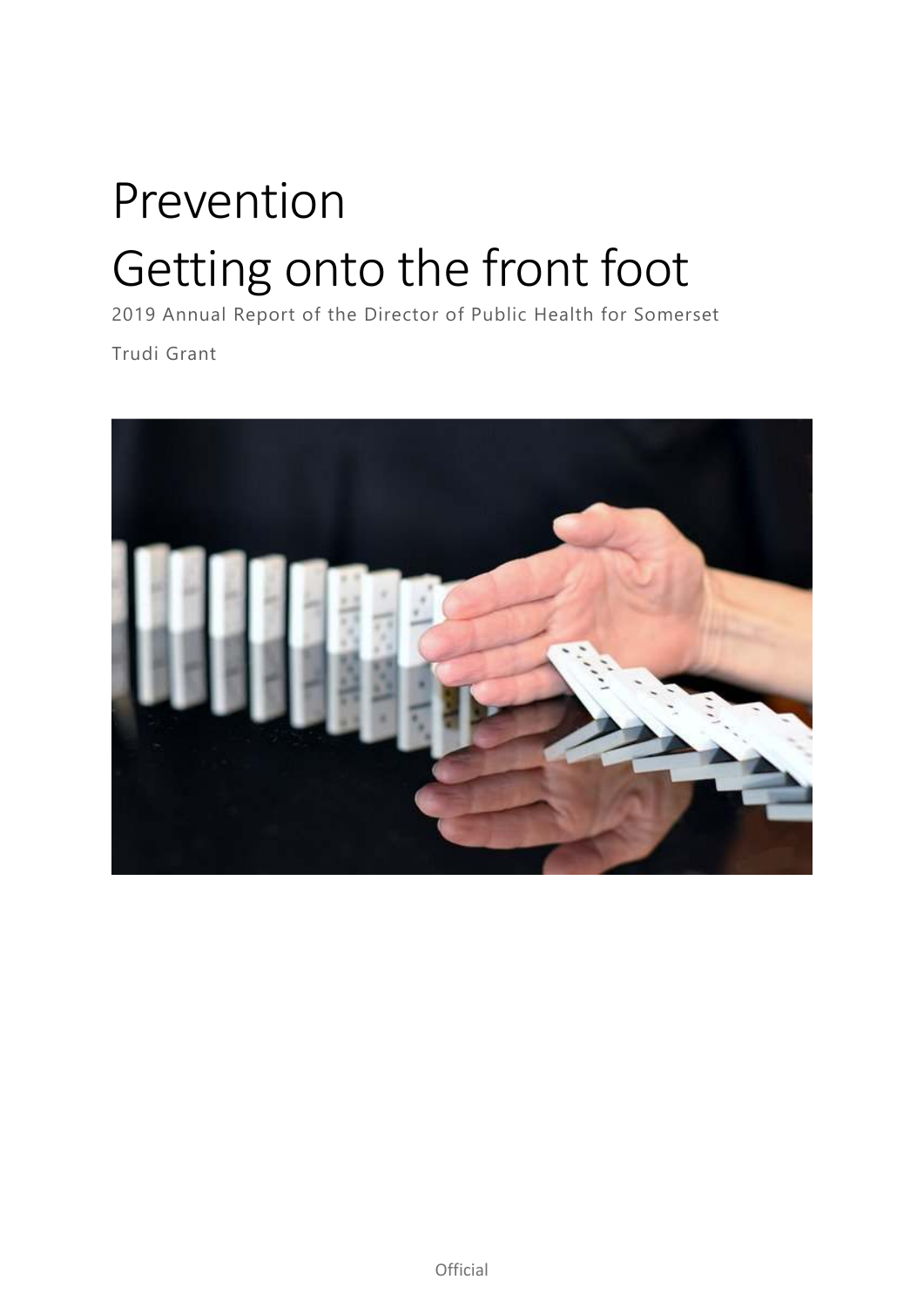## Contents

| The challenge of meeting demand now and investing for the future 11 |  |
|---------------------------------------------------------------------|--|
|                                                                     |  |
|                                                                     |  |
|                                                                     |  |
|                                                                     |  |
|                                                                     |  |
|                                                                     |  |
|                                                                     |  |
|                                                                     |  |
|                                                                     |  |
|                                                                     |  |
|                                                                     |  |
|                                                                     |  |
|                                                                     |  |
|                                                                     |  |
|                                                                     |  |
|                                                                     |  |
|                                                                     |  |
|                                                                     |  |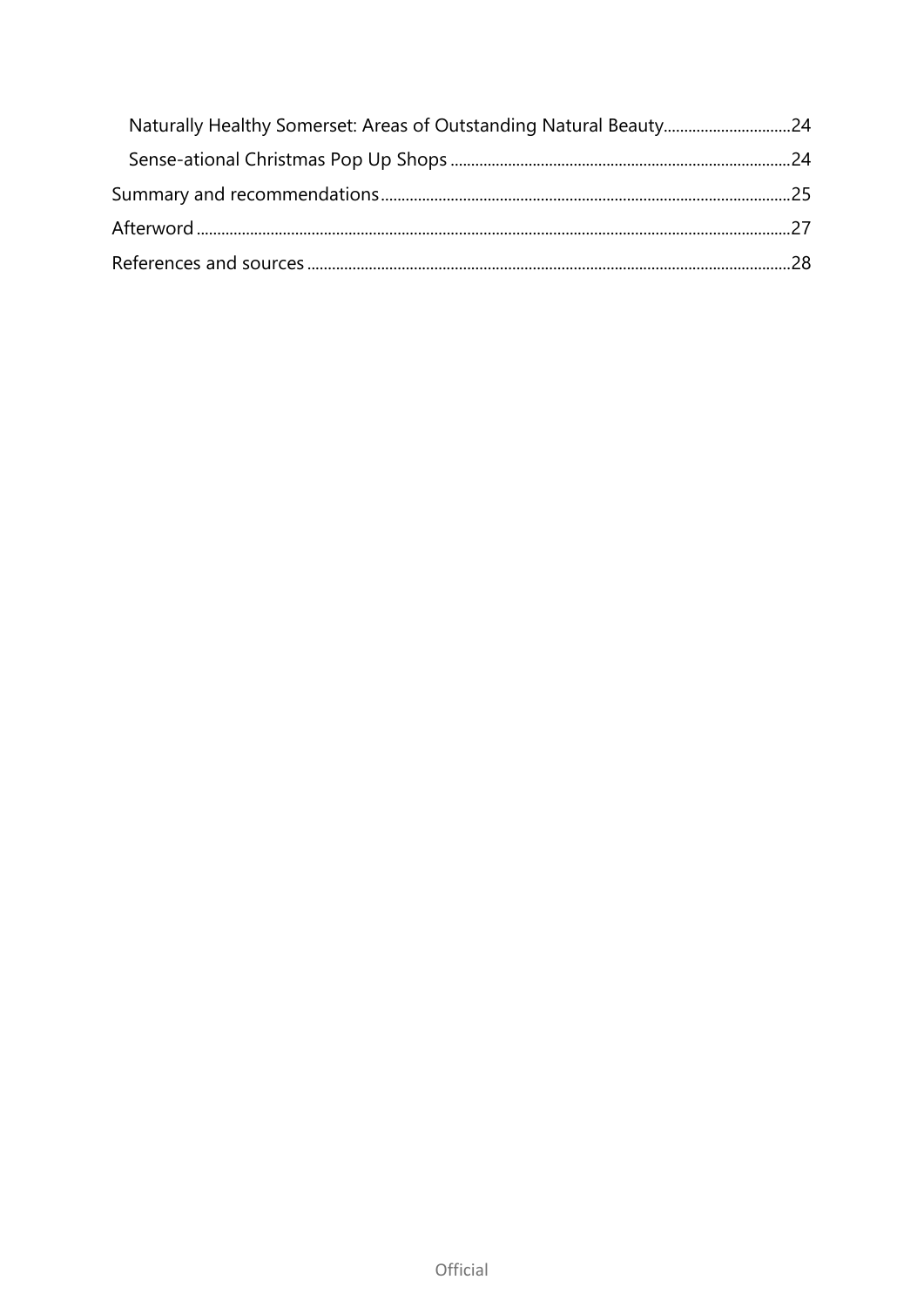## Foreword

Anyone who has read my previous reports or heard me speak will know how enthusiastic I am about prevention. This year, I want to tackle it head on. Prevention – in all its forms – is essential if we are to build sustainable public services. I want to do three things:

- Describe **what prevention means**, and how many forms it takes, including fantastic examples already in Somerset.
- Show how prevention needs to run through **the whole health and care system, and beyond**.
- **Inspire and challenge**  us all to do more prevention in our lives, both at home and at work.

We also know that austerity measures have led to increasingly pressured budgets. So how do we invest in preventative action at the same time as meeting increasing demand? This is a really critical question for us to answer if we are to succeed in flipping the Somerset system to focus more on prevention. 'Prevention' has a negative sound, but I will show how it is an essential part of 'Improving Lives' and is in fact, really positive.

### What is Prevention?

Prevention is relevant in all aspects of life, it means different things to different people.

It can be about:

- preventing harm,
- preventing the need for a service,
- preventing ill health and disease,
- preventing loss of independence,
- preventing unnecessary waste through recycling,
- preventing risky behaviour
- preventing an existing problem becoming worse,
- preventing the deterioration of local infrastructure

In essence it's all of these and more. We need to keep a broad view of prevention, it relates to both people and place focused services, so we do not miss opportunities to improve the lives of people in Somerset.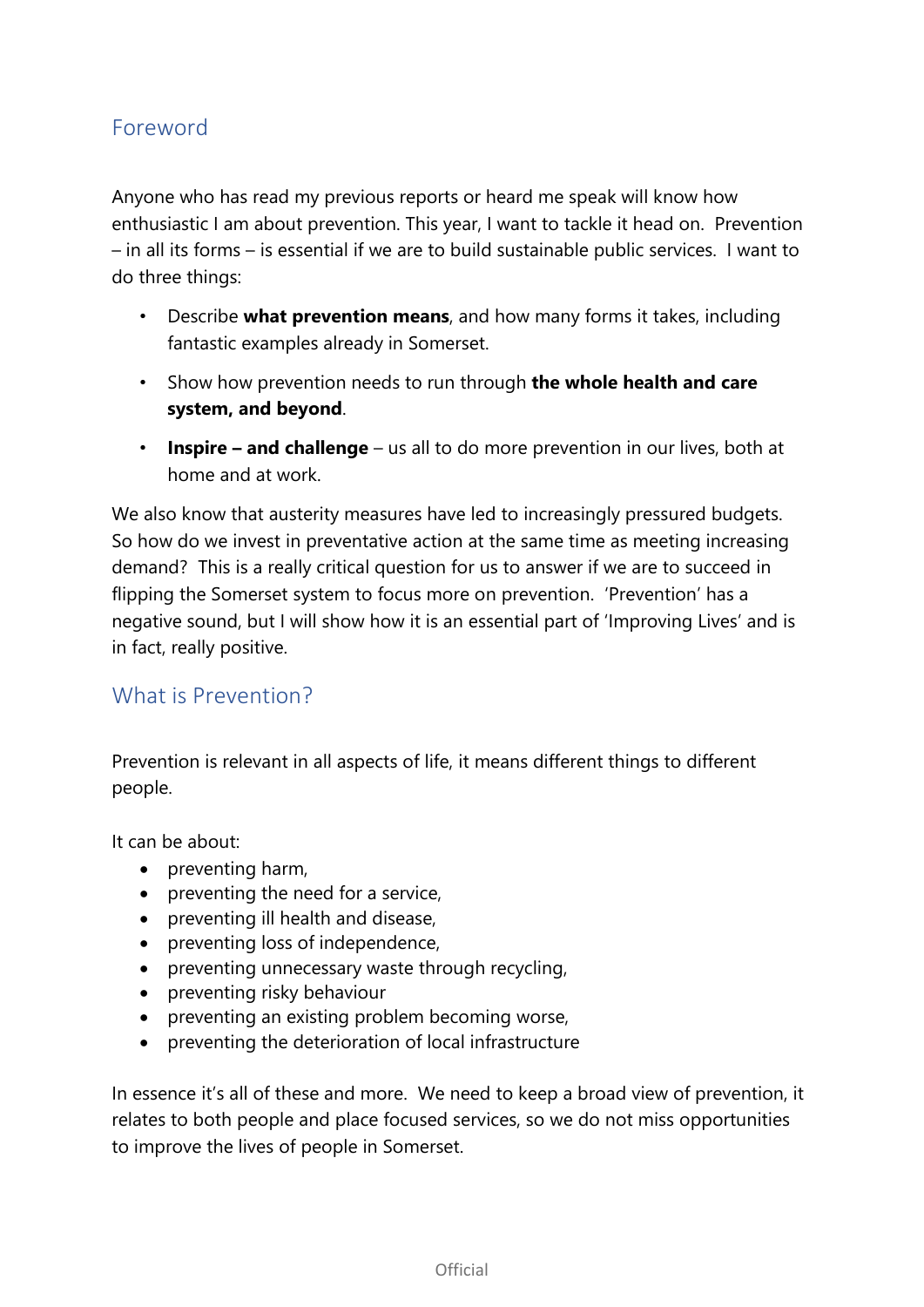Prevention is often split into three parts. This is a useful way to start considering the range of activities.

#### **Primary prevention – 'An apple a day keeps the doctor away'**

Primary prevention refers to actions that reduce the likelihood of something undesirable happening in the first place. As such, it is for people, communities, infrastructure or habitats that are in good condition, and is intended to keep them that way for as long as possible. We can think of it as promoting protective factors and building resilience, such as 'Five Ways to Wellbeing'.

#### **Secondary prevention – such as cervical screening**

Secondary prevention is particularly concerned with early identification of harm and acting to stop it worsening, or even reversing it. This may involve screening particular segments of the population to be able to start treatment early, to make lifestyle changes that may ward off the illness or to vaccinate against disease. Focusing social programmes on communities that have multiple forms of deprivation is similarly seeking to stop problems worsening once the signs have started to appear.

## **Tertiary prevention – such as adapting homes so people can enjoy independent living for longer**

'Prevention' can even be a good approach where problems have already developed. In health, that particularly involves ways of life that make managing the condition better and more manageable. This can include supporting a dignified death. Outside health, it may include factors such as reducing the recurrence of domestic violence, or recovery works after flooding.

## Policy Context

Prevention to improve the public's health and reduce inequalities has been central to national policy for many years. Going back only to the Wanless Report; it is sometimes dispiriting to see how long it is taking to be taken seriously and become mainstreamed.

In 2002, Derek Wanless wrote the following speculative, but hopeful, description:

#### 'THE HEALTH SERVICE IN 2022

'Patients are at the heart of the health service of the future. With access to better information, they are involved fully in decisions – not just about treatment, but also about the prevention and management of illness.' ii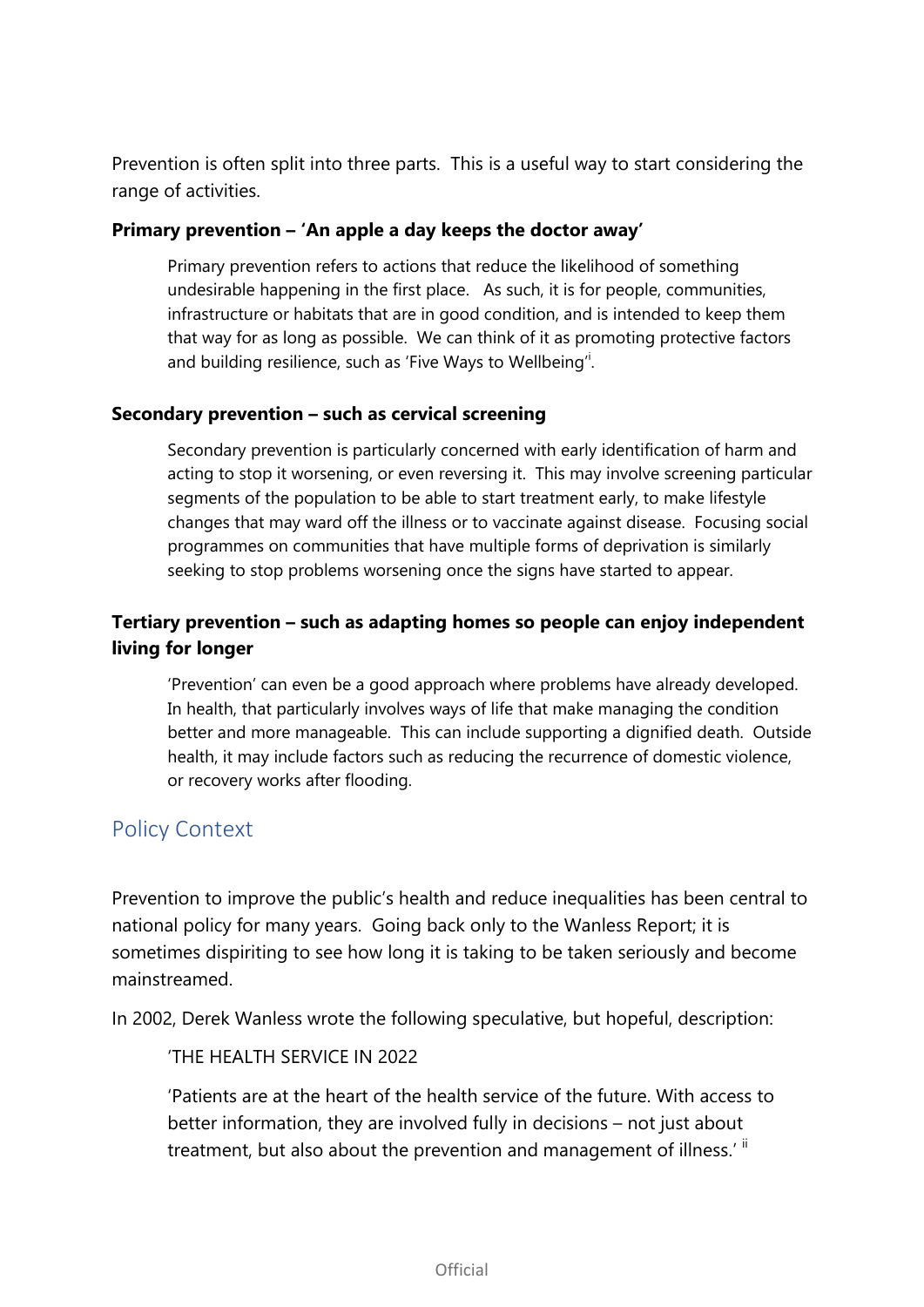It is sobering to think how much more work needs to be done in the next two years if that vision is to be realised. It is estimated that currently only 5% of the national NHS budget is spent on *preventing* ill health.

Prevention is however a 'live' issue in the national policy context. The NHS five year forward view called for a 'robust shift-change in prevention'ill and similarly, the recent long-term plan for the NHS published in January 2019, makes frequent reference to prevention as a necessary ingredient of sustainability.

This document also highlights the importance of prevention at all levels of need, an issue that I will come back to later in this report.

'…redesign healthcare so that people get the right care at the right time in the optimal care setting (for example, providing better support to people living in care homes to avoid emergency hospital admissions; providing better social care and community support to slow the development of older people's frailty; and fundamentally redesigning outpatient services so that both patients' time and specialists' expertise are used more appropriately)

'improving upstream prevention of avoidable illness and its exacerbations. So, for example, smoking cessation, diabetes prevention through obesity reduction, and reduced respiratory hospitalisations from lower air pollution. This can also be achieved through better support for patients, carers and volunteers to enhance 'supported self-management' particularly of long-term health conditions.<sup>' iv</sup>

Similarly, The Care Act published in 2014 $^{\circ}$ , the Children and Families Act 2014 $^{\circ}$ , the Children and Social Work Act 2017<sup>vii</sup>, and indeed the Potholes Review of 2012<sup>xiii</sup> all place an emphasis on the need for prevention and early help. Needless to say, there is no lack of policy context supporting prevention. Importantly, we are awaiting the publication of yet another following the Green Paper on Prevention published in 2019 viii

The issue for us locally is not one of 'should we be doing this?". The question is 'how should we be doing more prevention?'

To align the Somerset system around prevention, the Somerset Health and Wellbeing Board published the Somerset Prevention Framework in 2017<sup>ix</sup>.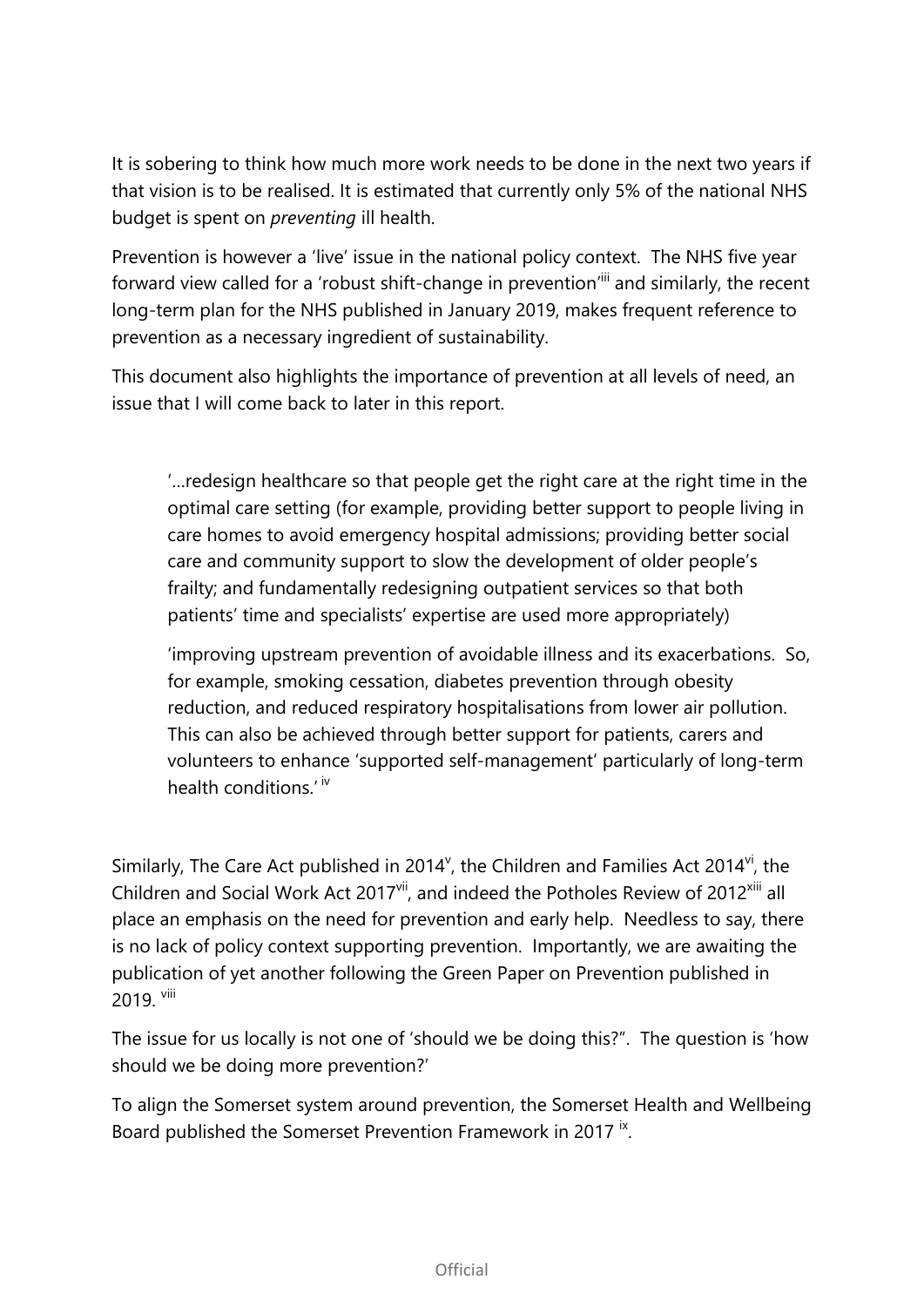Locally, this Framework has gained commitment to a prevention ethos across the health and care system, which collectively took a very broad view of what the term encompassed

In this charter, a wide range of public bodies in Somerset, under the auspices of the Health and Wellbeing Board and the Sustainability and Transformation Partnership (STP), committed to working individually and collectively to apply prevention principles across the range of their activities.

## 'Flipping' the Somerset System

This Annual Public Health Report showcases some examples of the excellent prevention work that has been taken forward across Somerset. We are not moving off from a standing start, but similarly we have not yet made significant advances to 'Flip the Somerset System'. These are just examples, there are many more.

As everywhere in the UK, public services are increasingly demand-driven; they are more responsive to increased need rather than reducing need in the first place. Demand, due to high levels of need in our population, currently drives the vast majority of resources and investment. To 'flip' the Somerset system means that we are working toward getting on the front foot: getting ahead of the demand and, where possible, preventing needs from developing or escalating in the first place. Only then can Somerset become a 'prevention-driven system' with more people living improved lives, more people being happy, healthy and independent for as long as possible.

Focusing specifically on the Health and Social Care part of the Somerset system demonstrates clearly the impact that prevention could have.

## Current Somerset Expenditure on Health and Care

The exemplify the need for a focus on prevention, we will look at the spending across our health and social care services specifically. Figure 1, (taken from Symphony, an integrated data set covering the health and care of everyone in Somerset), shows that only 4% of the population utilize 50% of the spend locally. Many of these people will have several long-term conditions such as diabetes or dementia, where the complex interactions of the different illnesses makes treatment difficult.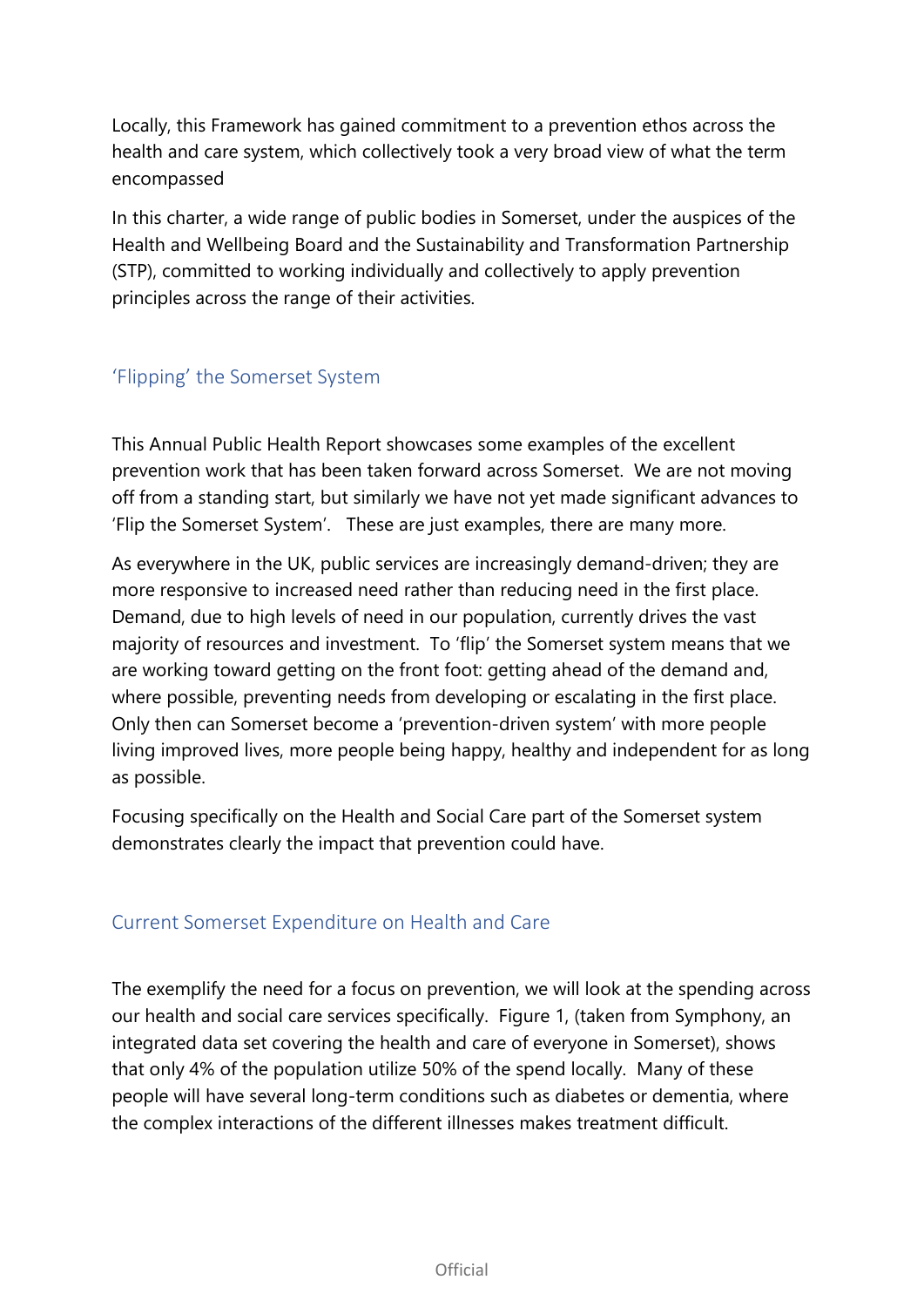

*Figure 1: Costs and Numbers of Patients (Symphony data).* 

It is likely that there will always be a significant proportion of the spend allocated in this way. However, just because this is the current spend profile does not mean that, with greater preventative activity, we cannot redistribute this spend further down the level of need, thereby improving people's lives. Some excellent examples of this can be seen in the case studies within this report.

### Prevention and inequality

As Figure 1 shows, we know that the 4% of patients with four or more long term conditions contribute 50% of health and social care expenditure: these are also disproportionately in our deprived communities.

*It is no surprise that highest costs go with people who are most ill; long-term benefits, for the person and the system, lie in preventing people from becoming ill and dependent where we can.*

## Why don't we do more prevention?

So, given what we know about the needs of people in Somerset and the level of demand that is seen in local services, why are we not doing more to prevent need and improve lives in the first place? There are a number of parts to this answer.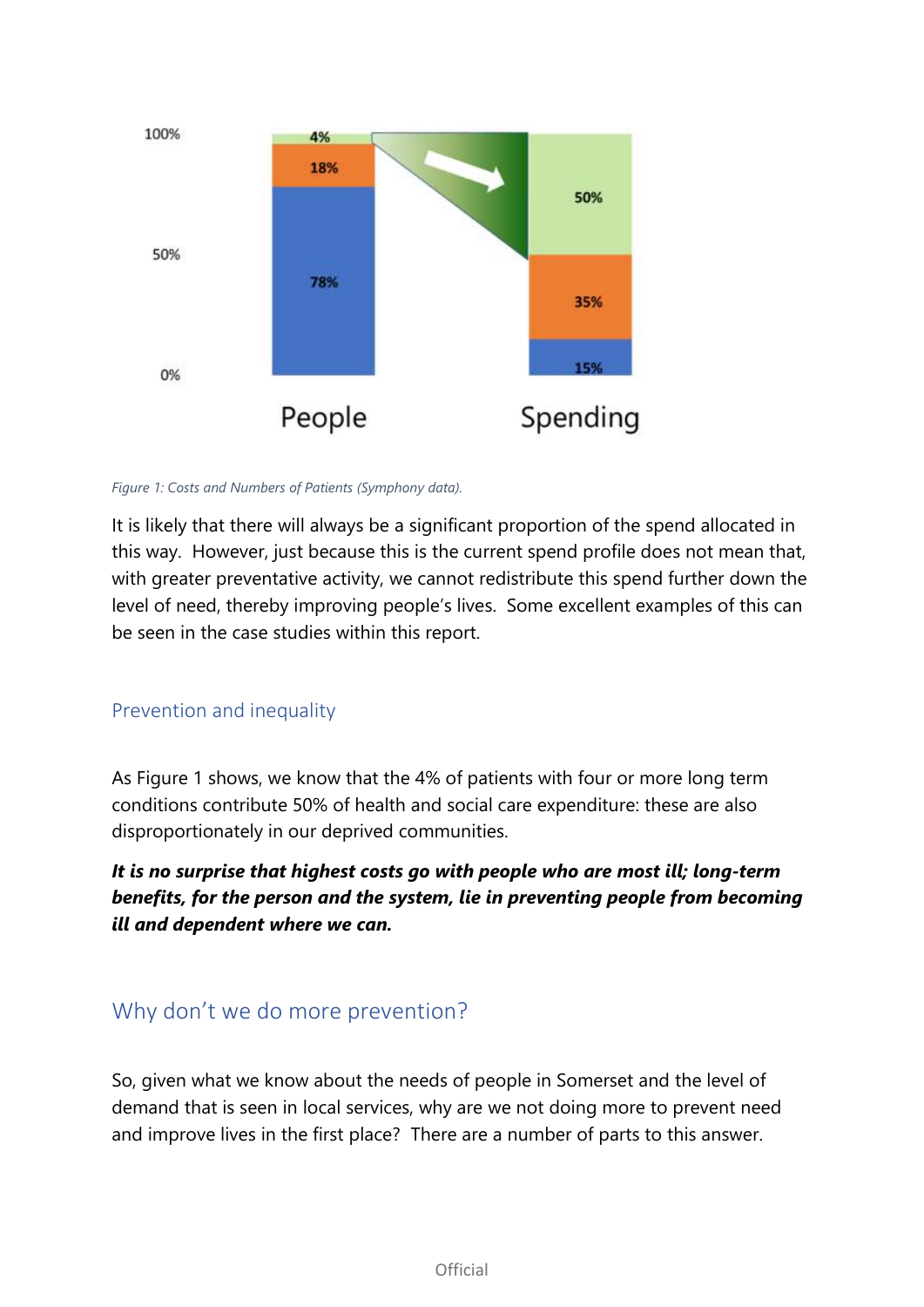### A focus on problems

Firstly, agencies are usually set up to deal with 'a problem'. Naturally, then, their aim and funding is to deal with it. For example, the National *Health* Service has a clear focus on *illness*. Treating illness is expensive but it's relatively easily measured, so we can judge the benefits against the cost. Preventing something from happening, such as an illness, is much harder to measure and difficult to judge the benefits against cost.

For example, replacing a broken hip for an 80-year-old person provides an immediate and clear improvement in quality of life and you can tangibly measure the benefit against cost. An 80-year-old person who avoids falling and breaking their hip because they have regularly participated in yoga classes since they were 50, is less measurable. It is difficult to say whether that specific person would have been the one who fell and broke their hip, or perhaps instead the one who does not have heart disease for example because they have exercised regularly. Taking a population health approach (and a preventative approach per se) is a numbers game; a whole population game. It's about encouraging preventative action with everyone, but we have to accept that sometimes we don't know what specific issue or condition we are preventing with specific people.

### Prevention at all levels of need

Secondly, as mentioned already, prevention is relevant at all levels of need. Preventing a child needing to go into care is just as much a preventative action as preventing use of single use plastics. Prevention comes in many forms; it can be really specific to an individual's need (this is the kind of prevention often needed when needs are very high and complex). Alternatively, it can be very general and not very person-specific at all (this is often prevention that is relevant to most people at the lower level of need). Despite all the ways in which we *could* apply prevention, we still often miss those opportunities.

#### Short term versus longer term

Thirdly, it is important we recognise that prevention can have benefits very quickly, like the hip replacement mentioned earlier. This is tertiary prevention that will help return the individual to a level of normal functioning after a significant event. But the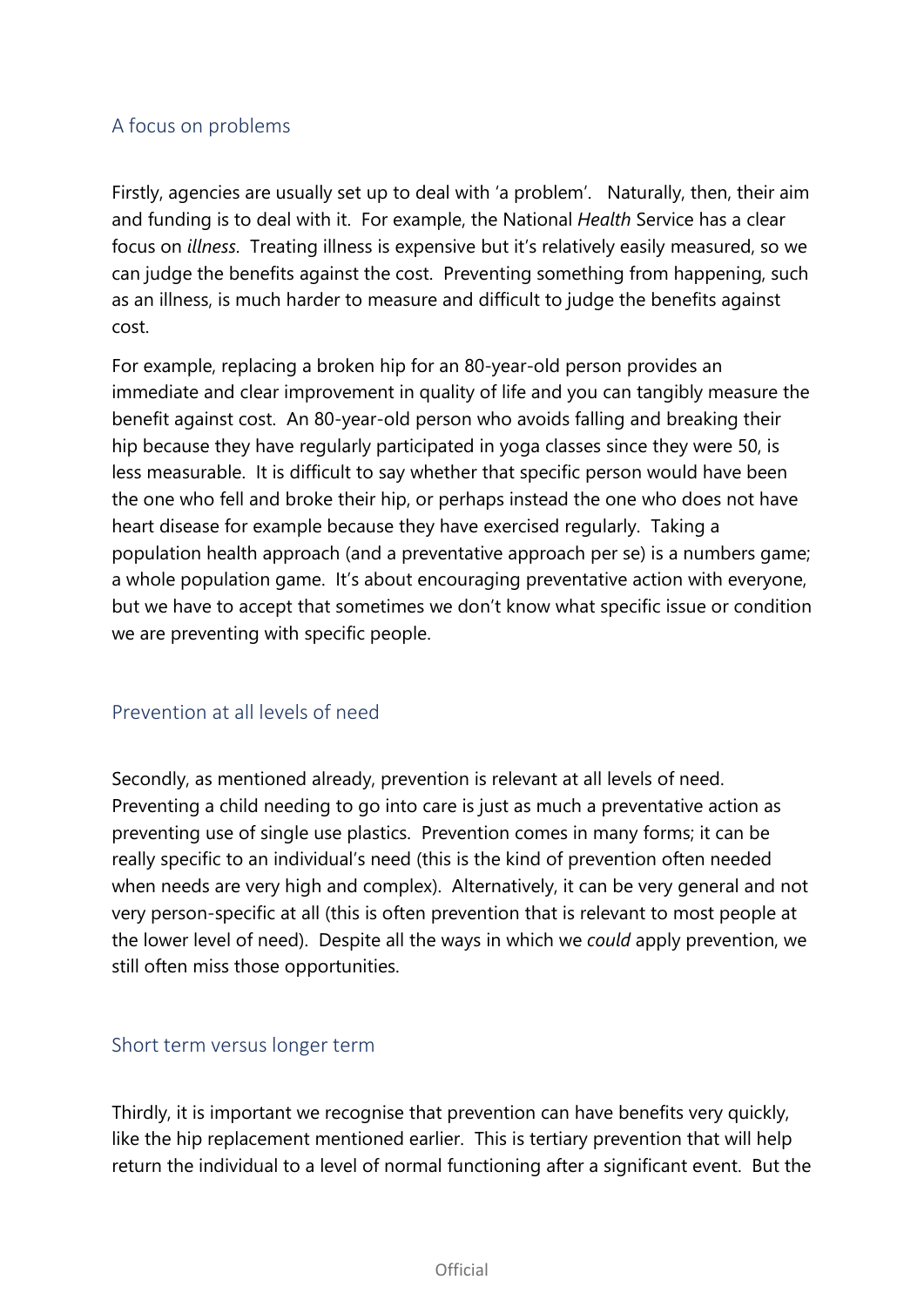benefits of some types of prevention may not be realised for some time, even over a generation.

## Protective factors

At this point I would like to introduce 'protective factors'. There are a number of factors that can help provide 'protection' for everyone. They help ensure we are as resilient as we can be so when life throws us a curveball we are better able to cope.

The best way to consider protective factors is through Maslow's Hierarchy of Need. Maslow put forward a psychological model of motivation based on the needs of the person. Figure 2 shows the familiar model put forward by Maslow.



*Figure 2: Maslow's Hierarchy of Needs* 

He suggested that the top fifth tier is a growth need, required for an individual to really thrive in life. The first four levels of the hierarchy Maslow describes as deficiency needs. Whilst developed for motivational theory, these first four levels show nicely the 'protective factors' that help us to become and remain resilient. Where possible, we should strive to support everyone to have as much of these factors as possible. They are basic building blocks to improving lives and can significantly help to protect us when times get hard, like when illness occurs, for example.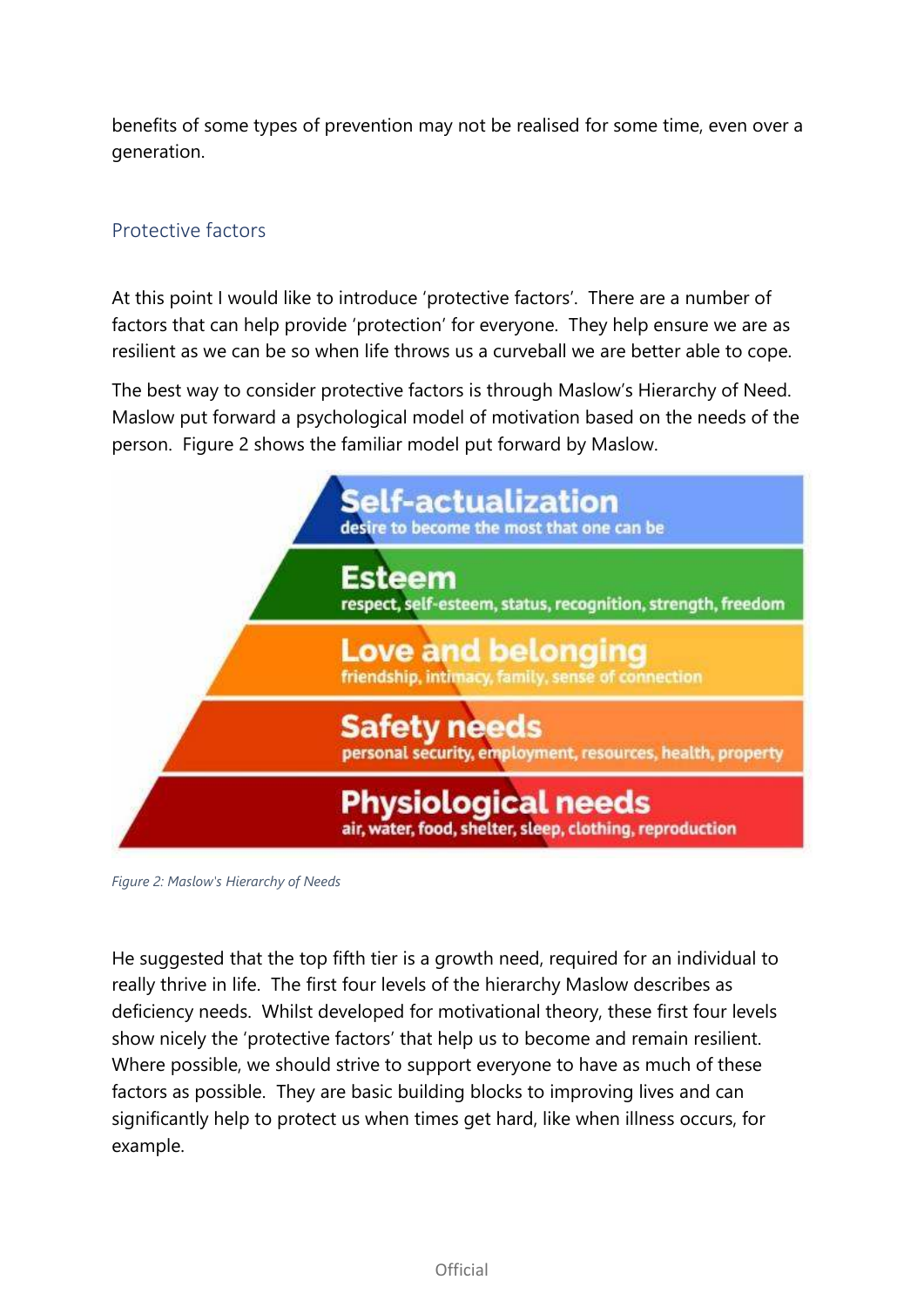These protective factors are invaluable; we should strive to develop and maintain them throughout our lives, in particular to protect our emotional health and wellbeing.

These protective factors can last a lifetime; the food we eat during childhood, the development of our brains, our educational attainment and our attachment to other humans, are all examples of protective factors that can last a lifetime. They would be extremely difficult to assess using simple cost-benefit analysis, but we all know they are necessary.

## The challenge of meeting demand now and investing for the future

A final point to make here is the resource challenge we have currently. How do we do all the things we want to, with the resources we have, all at once? We know people's needs are increasing and getting more complex, as a result we have increasing levels of demand in all services in Somerset.

## Making a plan for prevention

Let's take the example of health and social care services in Somerset to demonstrate the problem we are facing and consider how we might go about making a plan we could all work towards. I have already described how, in our health and care services, a very high proportion of cost is spent on a small proportion of our population. Given that there is little new money to invest in preventative activity, we must move money and resources around and change the way we currently spend.

If we are looking to move more of our spending to help people earlier, then we have to start with the small proportion of service users with the highest need, for the simple reason that they have the greatest potential to experience improved lives and that is where most of the money is spent.

There are three possible ways in which we could do this. A cascade approach, a squeeze or a combination of the two. Figure 3 presents the population and expenditure figures from Figure 1 in a different way and shows figuratively how money could flow to flip the system.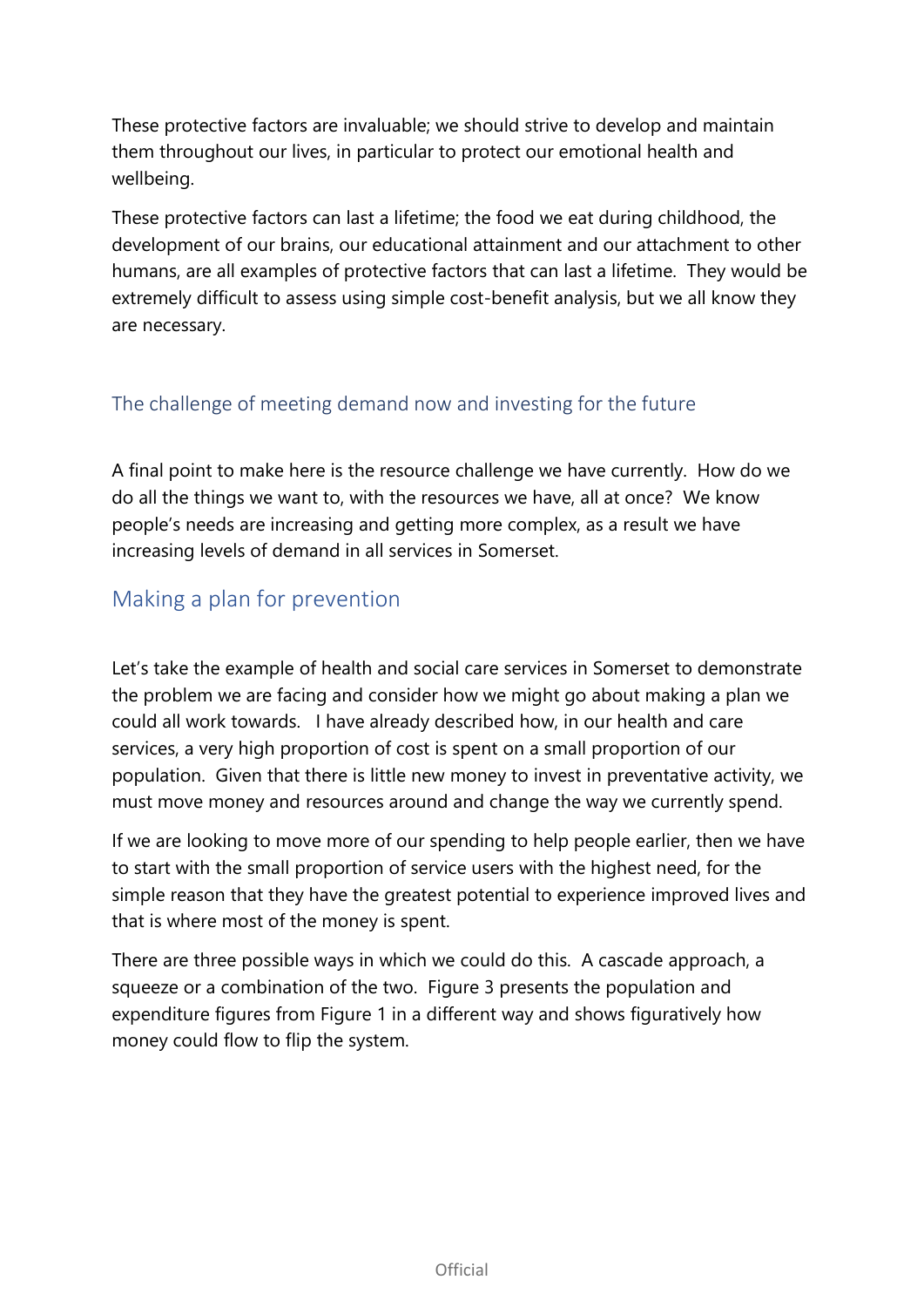

*Figure 3: Modelling costs and expenditure on prevention* 

#### *Cascade Approach*

This approach involves initial emphasis for prevention being focused at the highest level of need. People with high need have the poorest life outcomes and require the most expensive and services. Focusing our activity on preventing people's need from escalating to this level would improve lives of some of the worst off fastest. Achieving even relatively small savings here and investing them in the tier below and so on, causing a cascade, could be one approach to safely moving resources over time into more prevention activity. One advantage is that after the first savings are made in the areas of highest expenditure, then attention is given to the next most resource-intensive, and so on.

The downside to this approach is that initially it only benefits a small part of the population and could take a very long time to trickle down to the generally younger and healthier majority. Arguably, the most cost effective and longer-term preventative activity which develops the protective factors would not be focused on for quite some time.

#### *Squeeze Approach*

In this approach, again there is an initial focus on prevention at the high level of need. However, in this approach, savings made at the highest level of need would enable investment in prevention across the whole population, particularly focusing on developing protective factors. This would enable prevention activity to be focused earlier in life, giving rise to decades of benefit. Action at this level has been shown to deliver excellent returns on their investment<sup>x</sup>. On the more negative side, this approach does not help with reducing the emerging demand in the system.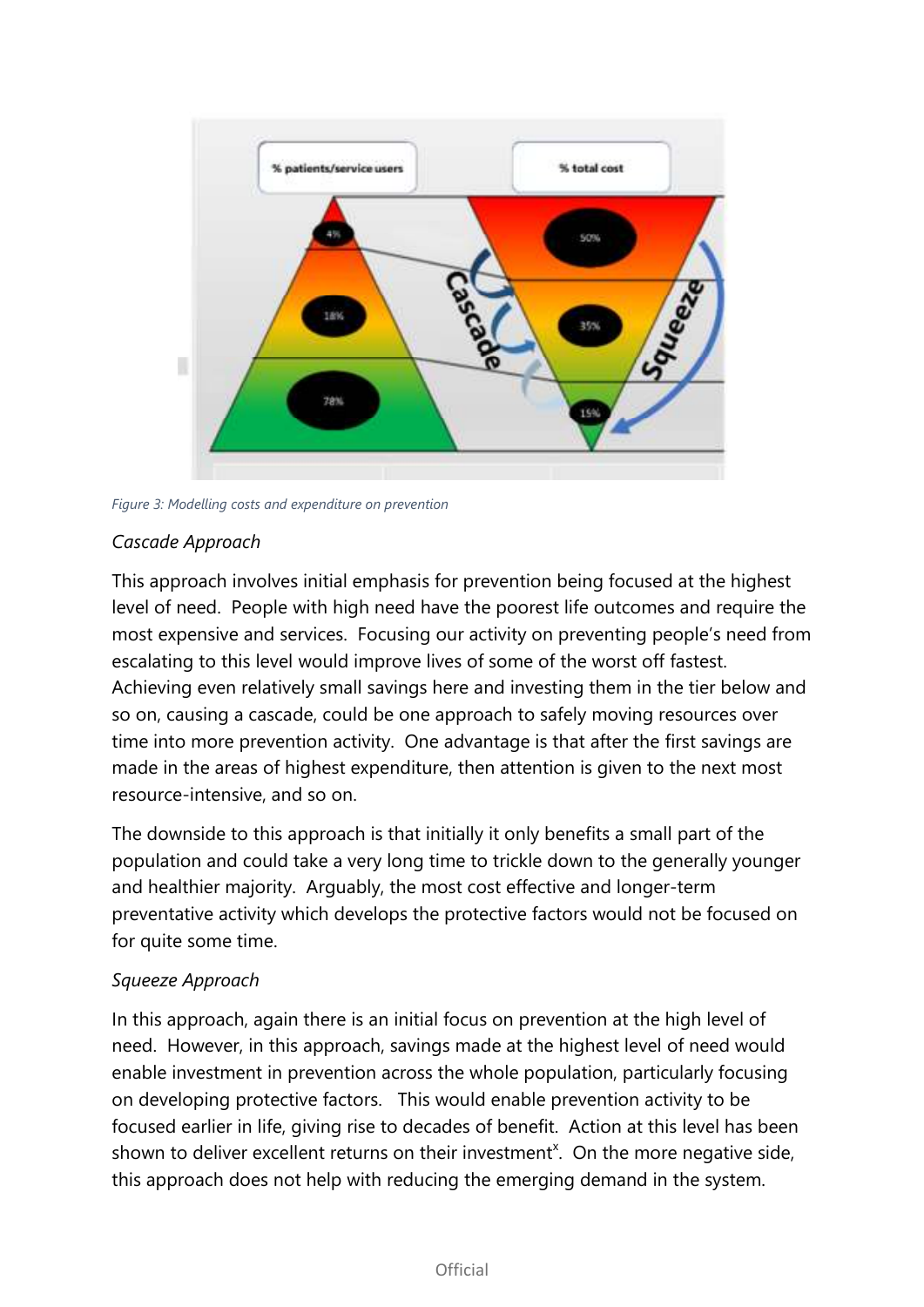High need pressures could be alleviated initially, but it is likely that this will rise again without preventing new demand emerging.

#### *The Mixed Approach*

In practice, of course, it is not essential to choose exclusively between the two above approaches. Resources freed up in the system by focusing on prevention at the high and expensive level of need, can be used to help improve lives across all levels of need. A mixed approach to prevention could thereby make efficient use of resources, whilst also ensuring current needs are met and we are improving lives and reducing demand for the short, medium and longer term.

If we could agree a common approach to investing in prevention at a local level, we could achieve far better outcomes for local residents as well as provide opportunities for joining up our prevention activities. A jointly-agreed approach could be formally agreed through a countywide prevention strategy.

## Local leadership on prevention

The leaders of health and care in Somerset are committed to an approach based on prevention. Pat Flaherty, Chief Executive of Somerset County Council (Figure 4), has fully endorsed the importance of prevention and the organisation has committed to an improving lives transformation programme which focuses on putting prevention at the heart of the organisation. He is also the Senior Responsible Officer for the Somerset Sustainability and Transformation Partnership, building new models of health and care in the county, again aiming to flip the Somerset system towards more of a prevention-driven focus.



*Figure 4: Pat Flaherty, Somerset County Council*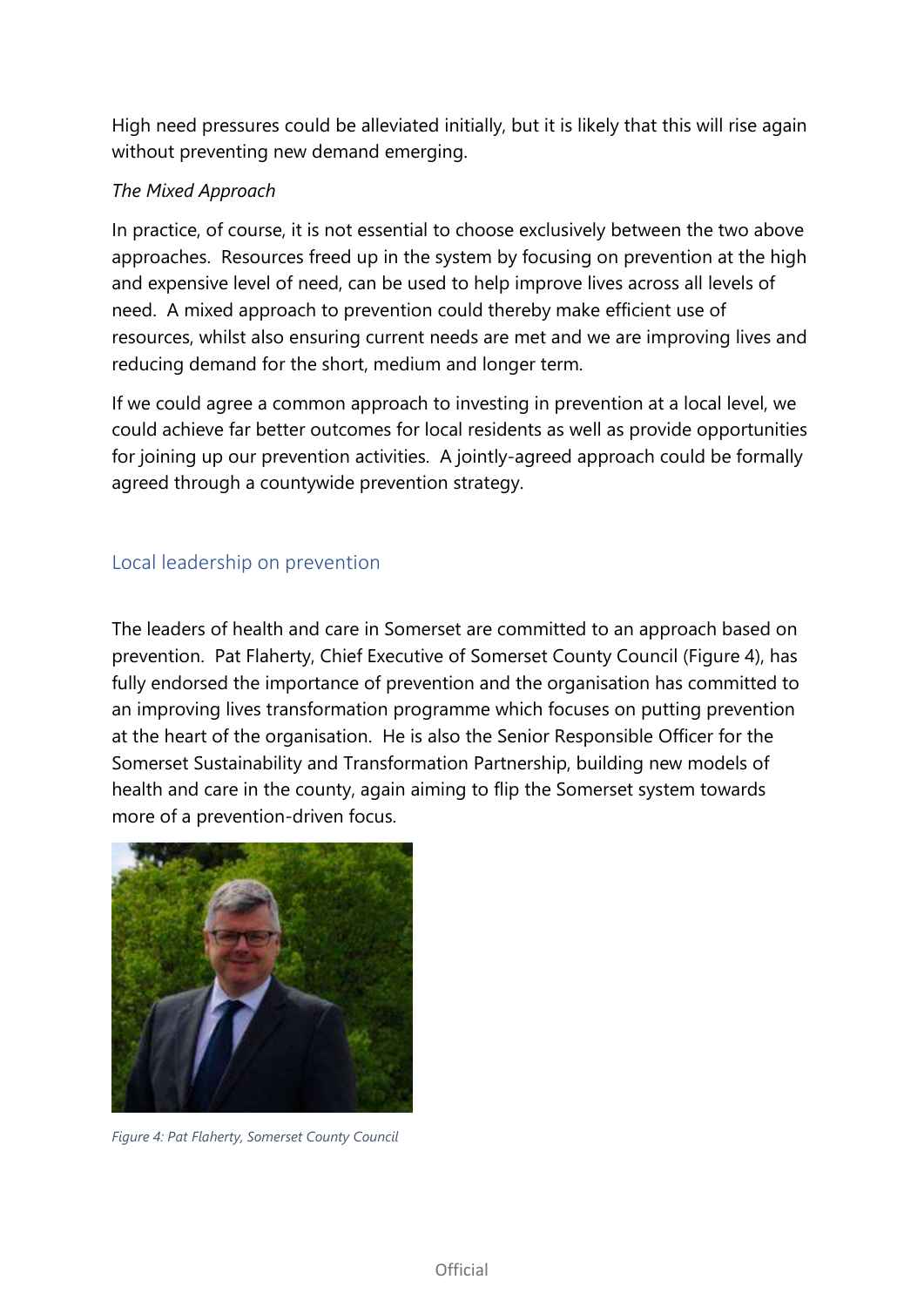This view is echoed by James Rimmer, the Chief Executive of Somerset Clinical Commissioning Group (CCG), Figure 5, and other senior leaders of the NHS in Somerset. The CCG commissions all the NHS services in the county and has a key role in rethinking the system.



*Figure 5: James Rimmer, Somerset Clinical Commissioning Group* 

## Case Studies

I do want to stress that prevention is something to be done at all levels of need and is everybody's business. This section of the report provides a series of prevention case studies showcasing work at all levels. They are all inspirational and demonstrate how, by acting earlier and having a preventative approach, we can improve lives.

#### Man v. Fat

MAN v FAT is a country-wide football league for men who want to lose weight, supported locally by Somerset Public Health. Jon was especially motivated to change his lifestyle and lose weight for his wife and family. He told us about his experience on the programme:

#### 'It's a change of lifestyle rather than a diet and you just have to keep going.'

To be honest, I didn't realise how big I'd got. I have always been overweight but over the past couple of years I just kept on piling on the pounds. I overindulged in takeaways and alcohol. Alcohol was probably the biggest contributor to becoming morbidly obese. I just loved to drink and eat rubbish on the weekends, I saw it as a treat after a long week at work but eventually the weekend treats crept into weekday treats.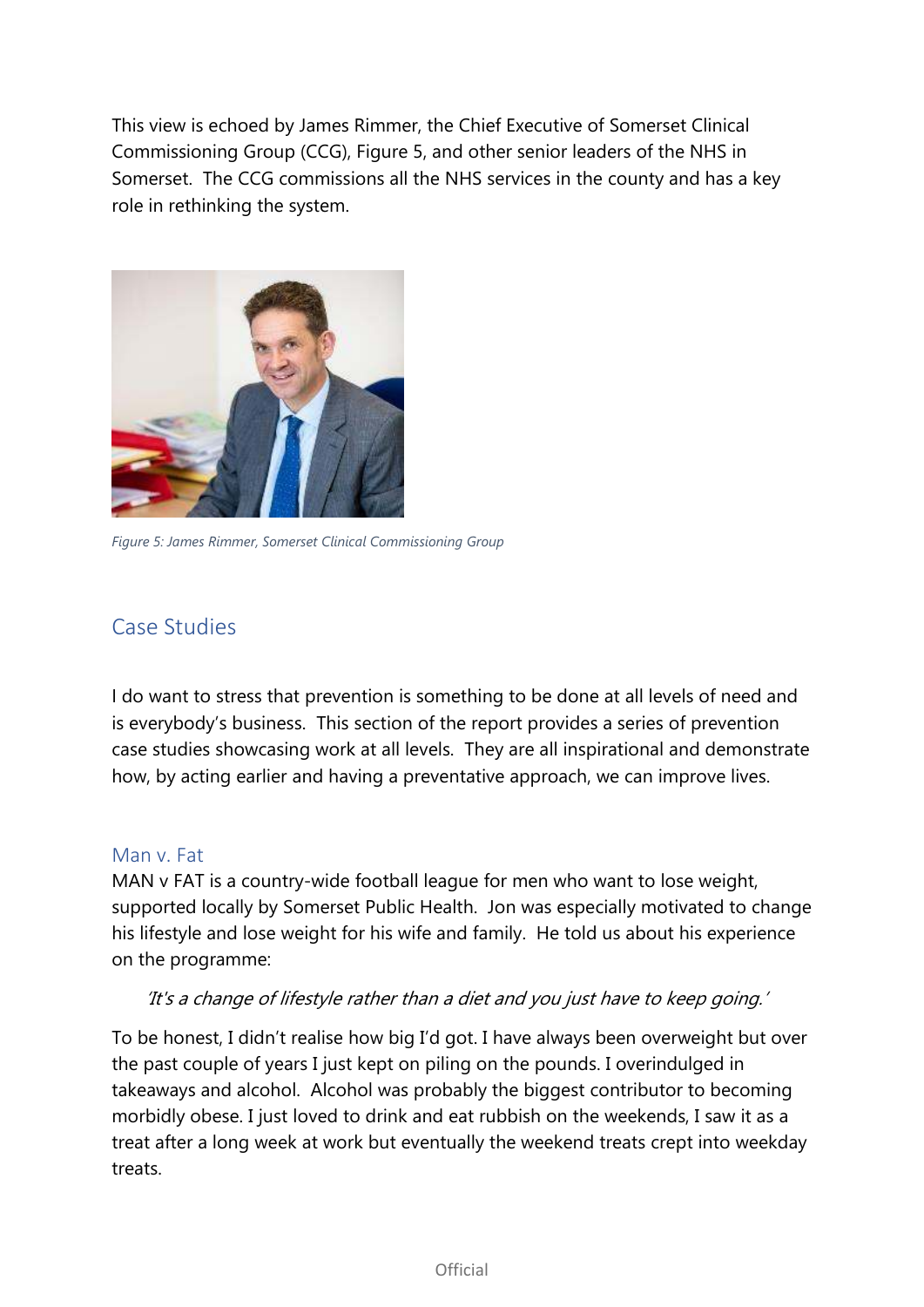I saw an advert for MAN v FAT Football on Facebook and after a lot of deliberation,

trepidation and fear of the unknown, I decided to just go for it. After my first game I knew straight away that this was for me. To help me between games, I followed the HIIT (high-intensity interval training) session six days a week and curbed my diet.

I restricted myself to two low carb meals and a healthy carb meal to refuel after a HIIT session. The main difference in my diet is that I have cut out all processed food and I now cook everything from scratch.



*Figure 6: 'I just feel like a new man. I am a new man'*

I also took up long walks with my dog. I walked 10km to 15km every day with a weighted rucksack. In short, I worked bloody hard! I have completely changed my lifestyle and I now live by the rule of walking at least  $10k$  steps a day<sup>xi</sup>.

### Parish support: Grace, Martock

Grace is 80, and after a fall had to spend some time in hospital. Before, she was highly independent, but afterwards, she became fearful of going out and isolated and lonely. Her GP asked the parish Seniors' Support Coordinator to arrange a volunteer befriender, for visits once or twice a week.

They started with a walk in the garden, slowly progressing to the local shops. She is now confidently back walking to the shops and has resumed her social life.

### Safe Families

Safe Families for Children is a charity that supports families going through difficult times and helps to reduce the flow of children into foster care. It has operated in Somerset since 2018 and helps about 120 children each year<sup>xii</sup>.

Safe Families worked with a mum with two young children aged three and two following their move to Yeovil from a refuge, having been in an abusive relationship. The mother had received counselling and became pregnant with a new partner but lacked confidence and felt isolated. She wanted friendship and help with the expected baby because of previous problems and risk of premature birth.

Safe Families found a friend and practical help: putting up curtains, removing clutter and a £100 voucher for baby and home, and registering with the doctor, dentist,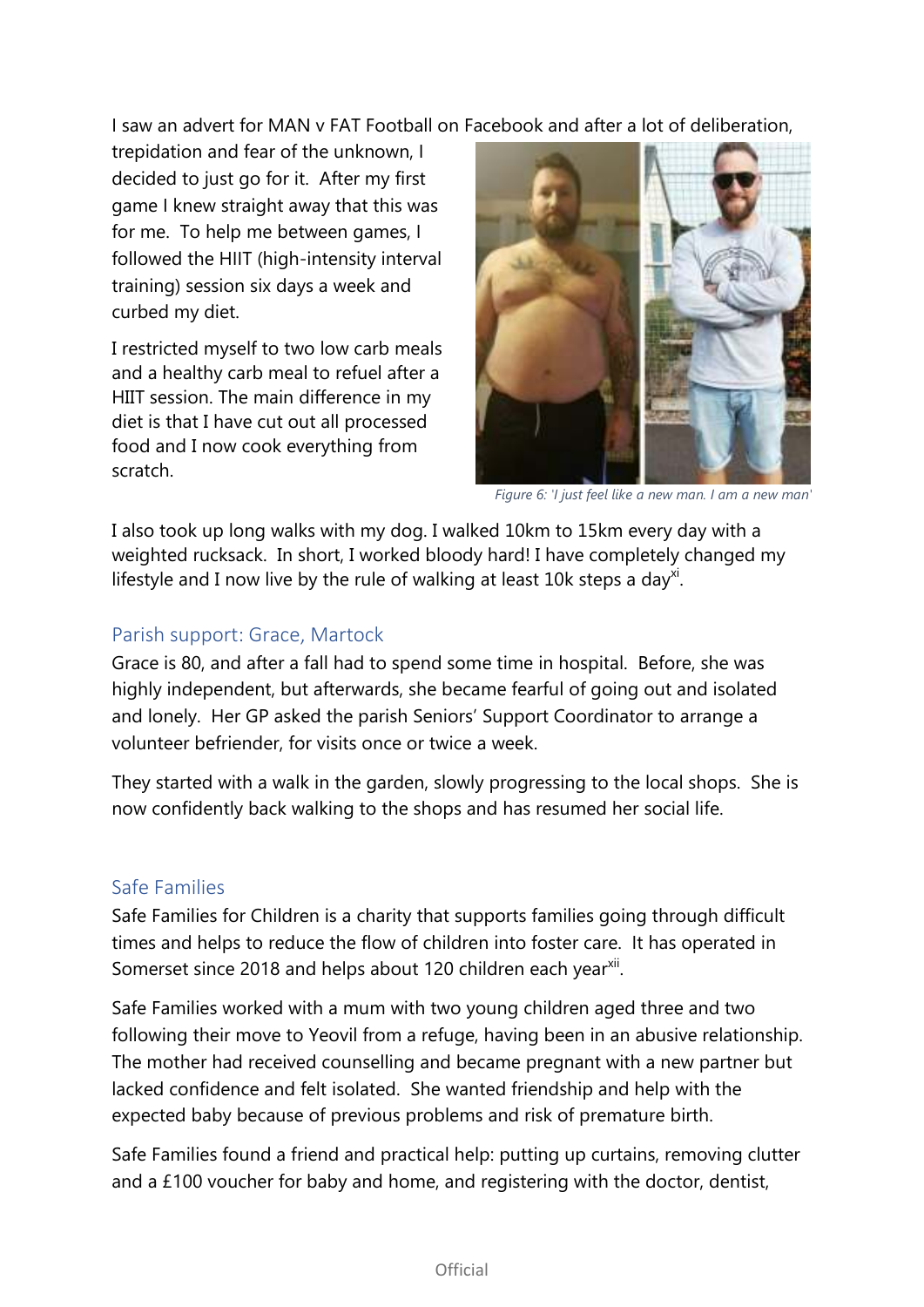schools and a parent/toddler group, extending her social network. The children went to a host family for six nights while mum had her baby, enabling dad to spend time with her and baby, improving bonding, and with the other children visiting daily.

The family no longer need support from other agencies. The eldest child started school in September; the younger attends nursery and mum is planning to join a parent/baby group. Mum has made a friend at the school gates and her confidence is growing, as is the children's, she even enjoyed an evening out on her birthday; the first time they had been out without the children!

#### High Intensity Users – Musgrove Park

It is well known that a very small number of people make up a disproportionate number of attendances at Accident and Emergency departments; others act in ways that put huge pressure on other public services. In the South West, we have had some people who visit A&E over 50 times each year, and one person's activity, particularly on the motorway, cost public agencies – in this case mainly the police - £½m in a single year. In such cases, neither A&E nor the police are best placed to address their needs, which overwhelmingly tend to involve mental ill-health and social isolation. Rather than addressing these emergencies as they arise – which can indeed often just encourage them to do the same again – we need to think about the root causes and manage their needs very differently. This case study from Musgrove Park, shown in **Error! Reference source not found.**, illustrates the approach.

A frequent patient's son, who typically accompanied him, became so used to the procedures – and so willing to challenge – that he too became a 'high intensity user'. A multi-disciplinary team for the family was set up, including PALS (Patient Advice and Liaison Service), clinicians and paramedics. Clinical-led 'straight talking', including the risks associated with attendance and repeated diagnostic tests, led them to re-assess their behaviour. It also became apparent that the patient's wife

was involved, as it was only in the others' hospital visits that she had time to herself; she is now working on her own needs with support from her village agent. Improved management of the patient's health has meant that he has, so far, gone four months without presenting at A&E. Reducing attendance at A&E required understanding the whole family's needs.



*Figure 7: Entrance to Musgrove Park A&E*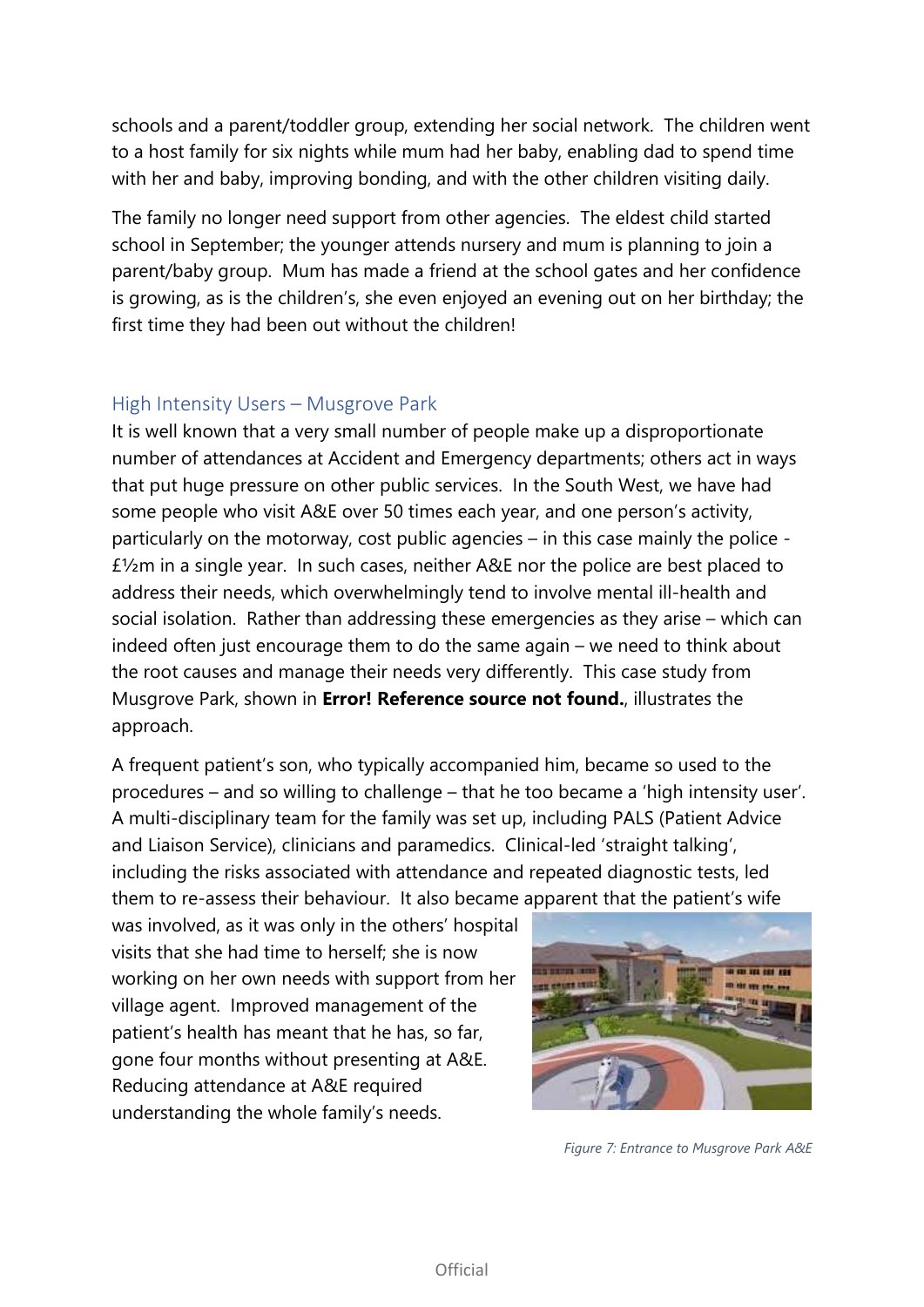#### Zing: Food, Fun and Families

We began working with Somerset Bridge Primary School in January 2019 to pilot 'Food, Fun and Families'. It is a cooking and nutrition programme. Two trial courses were run in spring 2019, with eight families. Parents reported an increase in enjoyment of cooking, cooking meals as a family, understanding a balanced diet and a decrease in perceived difficulty and course to another group of families. *Figure 8: Food, fun and families in Highbridge*



During the holidays, they organised a summer club for children in years 2-4, from particularly disadvantaged families. The Community Lifestyle Officer supported this with cookery sessions for about 20 children, collecting feedback such as:

- We have enjoyed having fun cooking
- We have learnt how to chop vegetables
- We have enjoyed eating healthy food
- Thank you for helping us cook for each other

Somerset Bridge Primary is now planning an after-school cookery club, and the programme has been extended to other schools in Sedgemoor and Taunton.

#### My Diabetes My Way

Diabetes takes up about 10% of the NHS budget, as well as having impacts on other aspects of public finance, such as reducing workers' productivity. Whilst the projects described here that promote healthy eating and exercise can reduce the risk of Type 2 Diabetes – the pathway of diabetes often starts long before diagnosis - a preventative, self-management approach can reduce the impact of the condition on those who have already developed it.

My Diabetes My Way was launched in 2019 and has over 3,100 patients registered. The app provides people with access to test results, clinic letters and treatment plans, as well as information about diabetes, monitoring glucose levels and complications from diabetes and lifestyle advice. This gives patients control of their health, managing their condition and preventing escalation.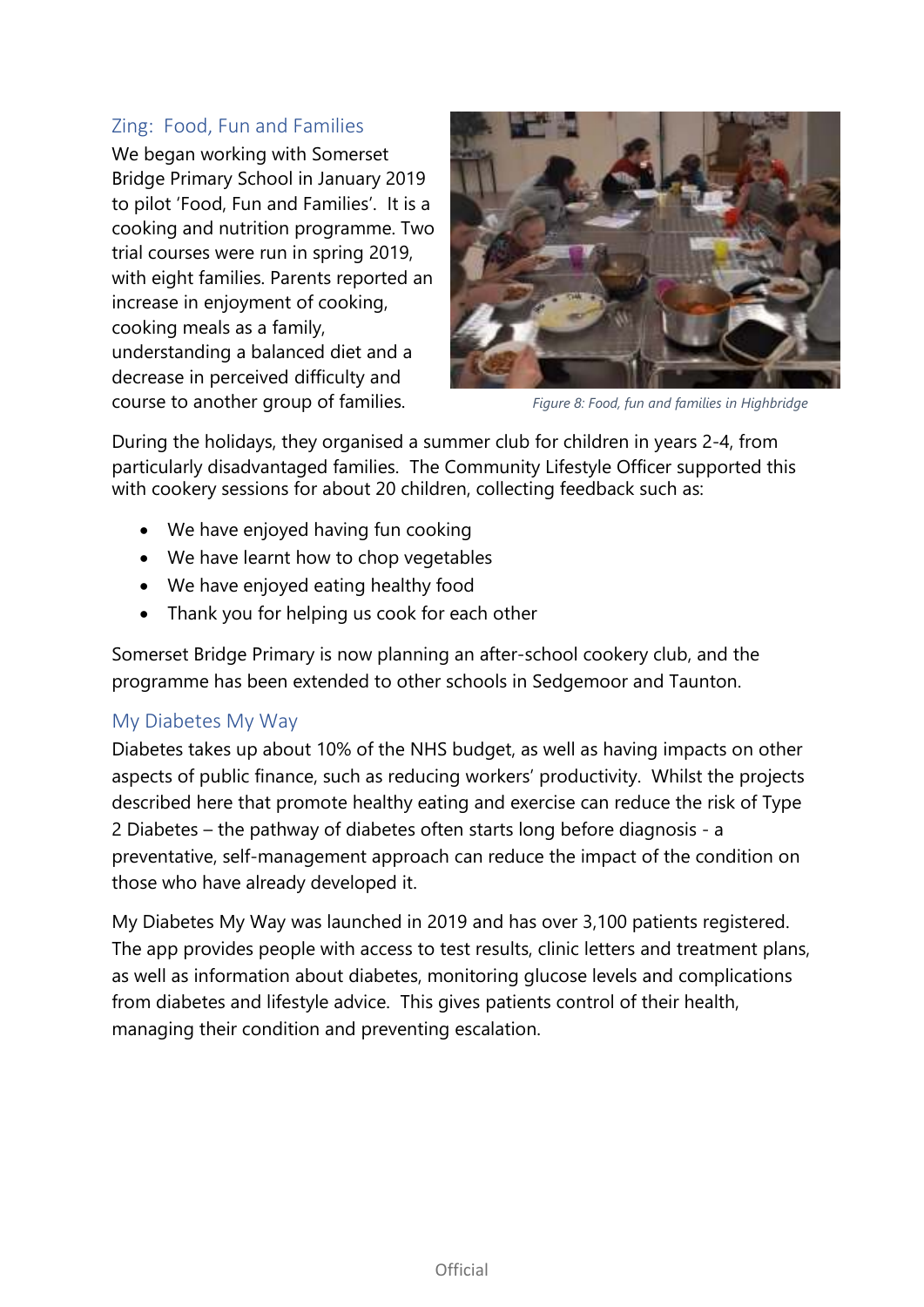

Download the My Diabetes My Way app from the Apple or Android app stores, then register via the app or use your login details from the website. *Figure 9: My Diabetes My Way* 

Health Coaches: Queen Camel Medical Centre

Doris is 80 years old. She lives alone in sheltered housing and has complex health issues.

When she first met a Health Coach from Queen Camel Medical Centre she was isolated and didn't want to go out. Doris is very spirited and funny and bonded well with the Coach when she visited. This simple emotional support built up her confidence, and she began to attend the weekly village tea parties. The Health Coach also checked Doris' medication, and signposted her to financial advice from Citizens Advice South Somerset.



*Figure 10: One of the Queen Camel tea parties*

A volunteer visits her once a week, which she loves. The Befriending Scheme was set up with help from Spark Somerset, the voluntary sector support charity, which advised on policies, insurance and DBS (Disclosure & Barring Service) checks. The scheme has seven volunteers making home visits. Doris has now made friends with a neighbor and they help each other with shopping.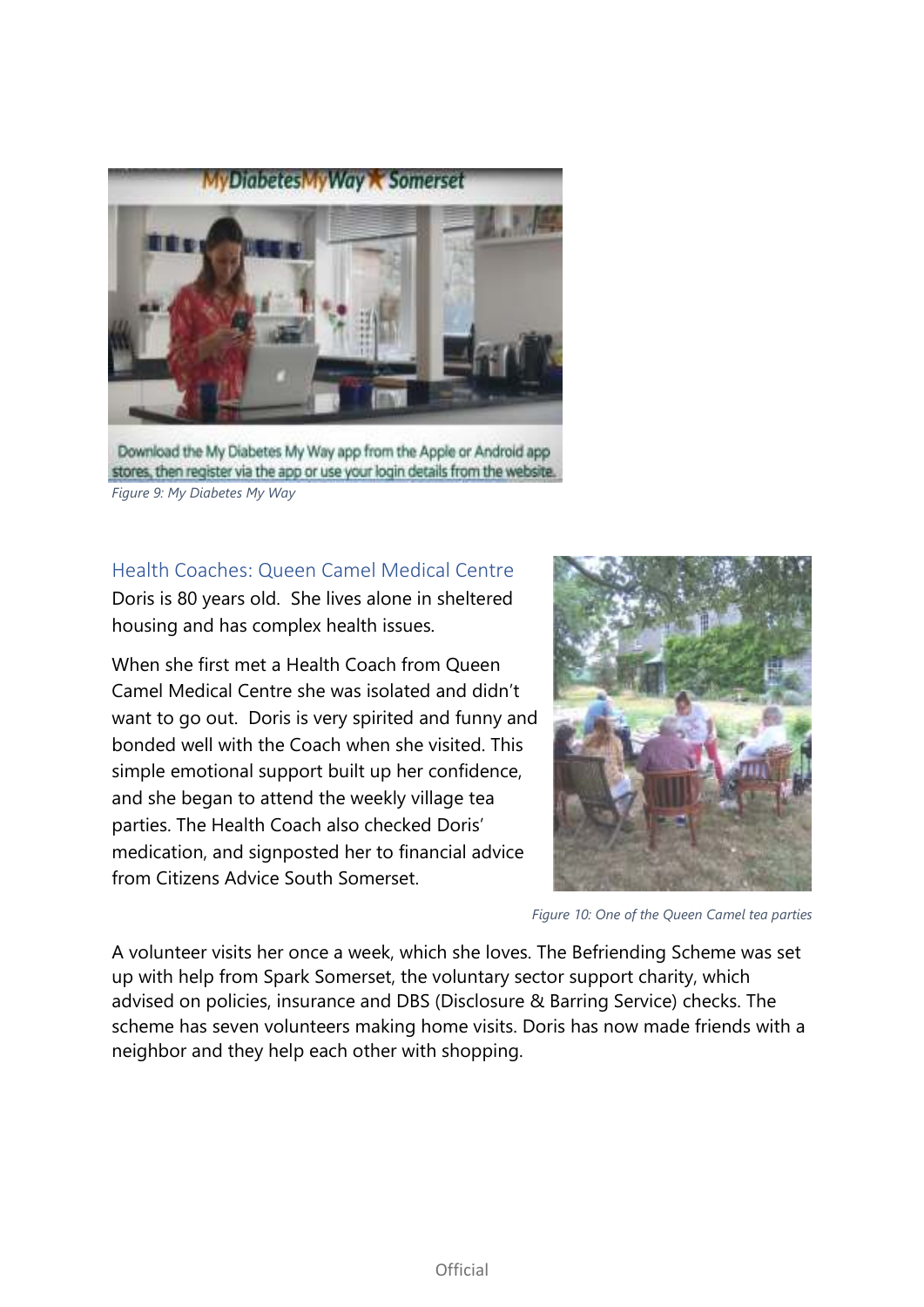## Managing our Infrastructure

The publicly maintainable highway network in Somerset is the County Council's most valuable asset; valued in excess of £6 billion replacement cost. The 6,600 kilometres of highway network in Somerset require a robust method of management and maintenance to ensure the highway asset remain safe and serviceable.

Highway asset management as an approach has been promoted by the Department for Transport (DfT) for use by local highway authorities since the middle of the last decade. Somerset County Council has complied with this advice and applied these principles to the management of its highway assets for the past ten years. Road surfaces deteriorate because of two main factors – traffic and weather. The greater number and weight of vehicles using a road, the faster the road surface wears out. Over time, flexibility – derived from bitumen - diminishes and the surface essentially 'snaps'.

The Highway Maintenance Efficiency Programme (HMEP)<sup>xiii</sup> stated that local authorities should adopt the principle that prevention is better than cure. This is best

achieved through asset life-cycle planning, investment strategies and preventative maintenance treatments. Rather than waiting for assets to get to a state of disrepair, our preventative maintenance approach seeks to intervene at the most cost-favourable point, which may be resurfacing, replacing a light column, traffic sign or white line. Each asset requires a different intervention and response depending on the relative risk. *Figure 11: Highway Maintenance*<sup>xiv</sup>



#### Exercise: Zing<sup>xv</sup> and the Priorswood Lap Challenge

Physical exercise has been described as a 'miracle cure'<sup>xvi</sup>. It also has a powerful role in building up resilience.

*Priorswood Community Centre (PCC) in Taunton runs the 'Priorswood Lap Challenge' and uses sponsorship to make and uses sponsorship to make the activity days sustainable. The community was challenged to run, walk, dance or challenged to run, walk, dance or skip their way around a pre-measured route in Lyngford Park, shown in* 

*Lyngford Park, shown in* 

Figure 12. After each lap they receive a stamp on a card, contributing to a calculated distance over the summer and evidence for the sponsors.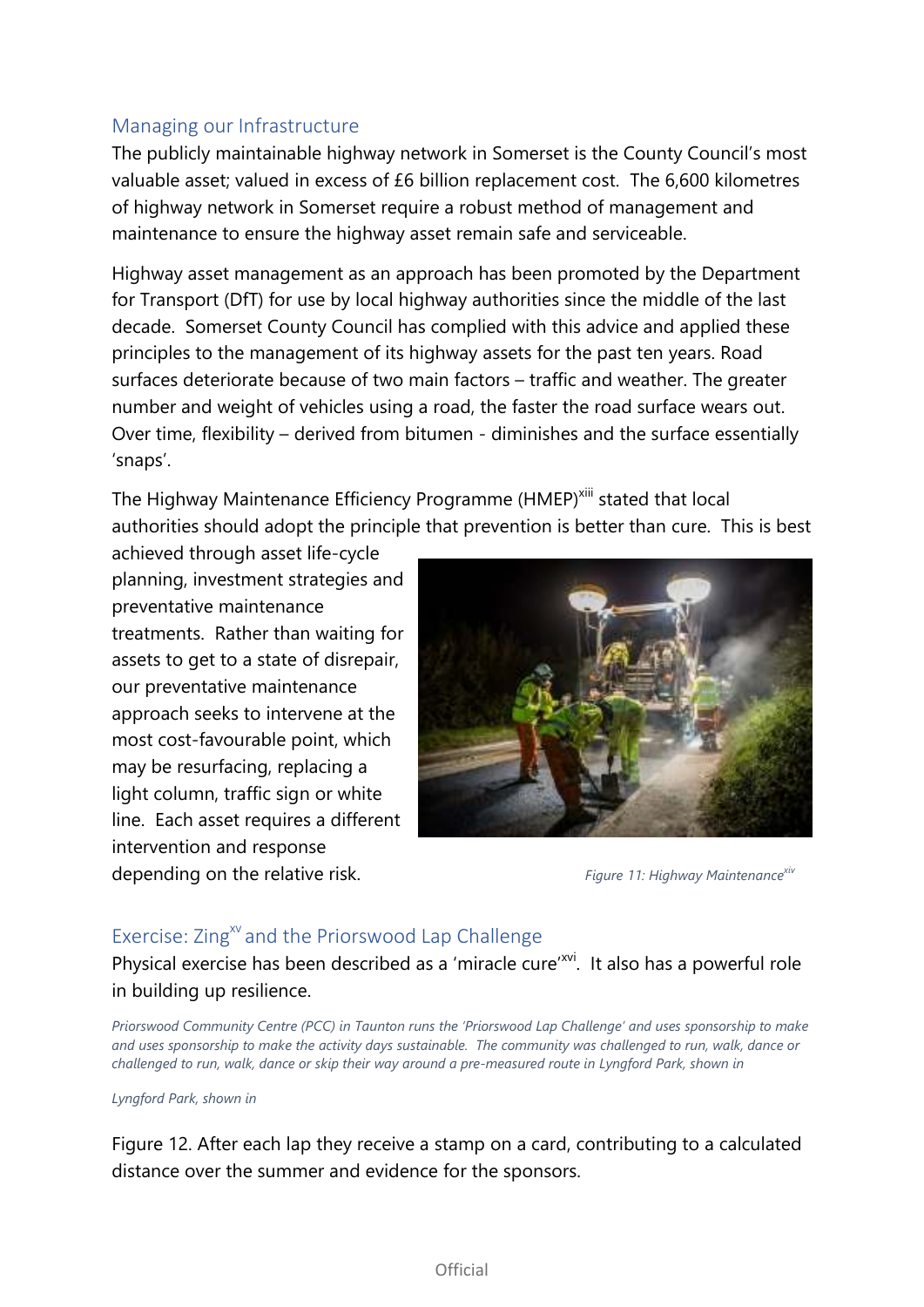

Lesley – the PCC manager – leads the way. She first asked a volunteer from the centre to join her for a walk, suggesting a half lap. The volunteer has health issues and needed to increase her activity. She agreed and managed the half lap, then took on her own stamp card and planned more half laps across the summer.

*Figure 12: Lyngford Park* 

The final figures for the challenge were 161 laps, or 54 miles, despite being hampered by persistent rain in the first two weeks. Participants raised £455 in sponsorship and the personal achievement stories indicate that this project could carry on. The health benefits, wellbeing and sense of achievement are being widely talked about around the community.

### Parent Family Support Advisors

Parent Family Support Advisors help young people and parents understand their needs and gives individual support.

In the case shown in the video, the school identified a young person's needs, a 'Team around the Child' – including education and social care – was brought together, improving her confidence and learning, and working with her family. Rather than falling into greater need, it has meant that she can go on to college and continue her education instead.



*Figure 13: Parent Family Support Advisors* 

https://www.youtube.com/watch?v=QIGTpQcE7XQ&feature=youtu.be

Talking Cafés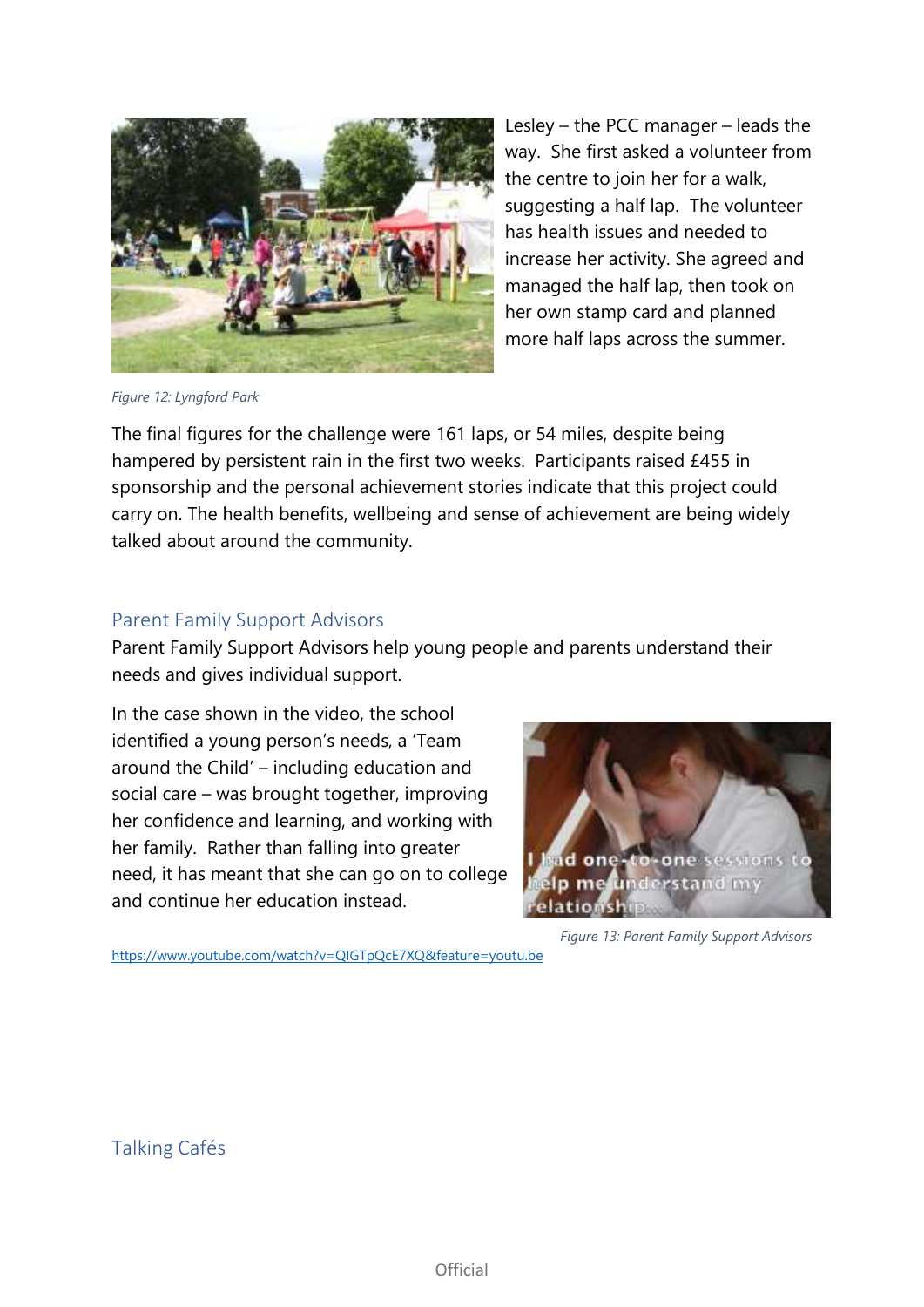Public Health increasingly recognises social isolation as a factor contributing hugely to poor levels of wellbeing. It has been suggested that being lonely is as bad for health as smoking 15 cigarettes a day. One way in which isolation is being tackled in Somerset is through 'talking cafés', which offer social contact as well as practical advice. Figure 144 shows one such café being held by a Village Agent in Williton.



*Figure 14: Talking Cafe in Williton* 

#### Avoiding hospital admissions: Ruby Care

Hospital treatment can be necessary, but it is not a place many people would choose to spend time. Helping patients get into another setting – which for many at the least well may be a care home – is good for everyone, as it also saves NHS costs. Ruby Care, one of our care providers, is helping minimise the time that residents, many of whom have dementia, in its care homes spend in hospital.



*Figure 15: Ruby Carexvii*

As one service user's (Figure 15) daughter described:

'I have been very impressed with Ruby Care, they looked are my Mum exceptionally well after she left hospital. My Mum was quite ill in hospital for many weeks and I didn't think she was going to be able to come home again as she was so confused and poorly. However due to the care provided by Ruby Care we managed to get her settled back in at home and her memory has improved massively.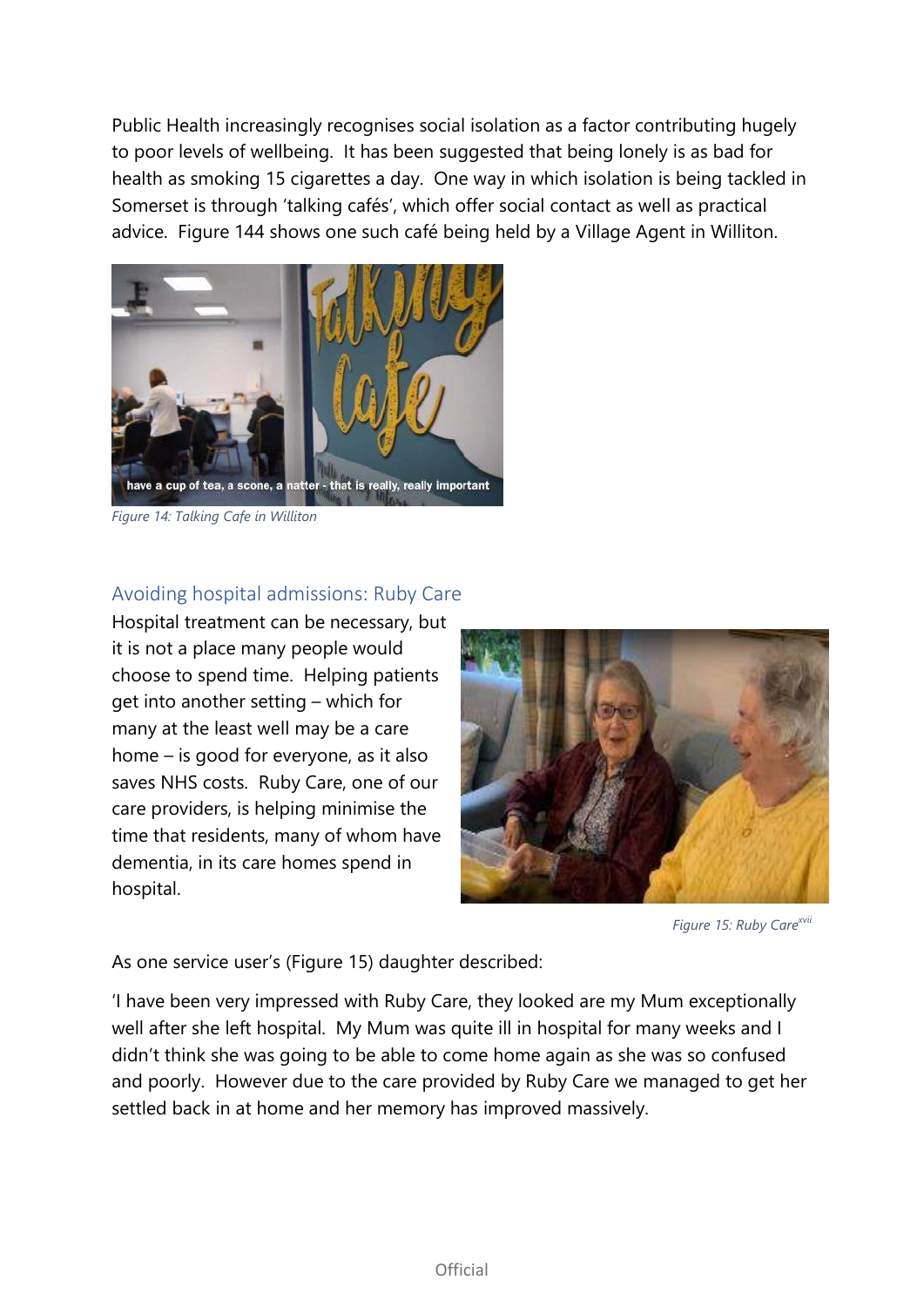'The hospital dropped my Mum home and a member of the Ruby Care staff was waiting to help the minute Mum arrived. They offered 24-hour care for a couple of days to make sure she was settled in and happy. They bent over backwards to help out at a very difficult time. Further to that they came up with some very helpful recommendations to make Mum's life at home easier.'

#### Smokefree Mums2Be: Sarah



'Hanging out with friends led me to my first cigarette. I was just 14. Somehow, I managed to hide it from my parents for about 2 years, I have no idea how!

'In 2015 I gave up, after discovering I had cervical cancer. I managed a year before I started again. I soon regretted it but the addiction was too much. I met the Mums2be Smokefree team after being referred by my midwife. I was trying to quit by myself, but I was finding it hard. I tried to vape but it didn't work for me.

*Figure 16: Smokefree Sarah and her baby* 

 'I really did not want to use nicotine replacement products. I was sure I could do it with support alone. I did find mixing with smokers difficult, but when I got that craving, I would take myself out of the situation for a while. It was far from easy, the habits of rolling and going outside were hard to break, but my non-smoking partner really supported me. I suffer with a personality disorder, depression and anxiety and during my pregnancy this had increased in severity, making me worry about what would happen once my son was born. I knew it was best for my children and me to stay smokefree.

 'Forward 10 months, I still have my moments of wanting a cigarette, my life has many stressful situations and I know that my nicotine monster is waiting to grab me at any opportunity, but I have stayed smokefree. I feel so much happier and healthier, I will never go back to feeling dirty or smelling of smoke. I have done it for my children, they deserve to have a mum who is there for them.'

### Zing day, Play days: Yeovil

'Zing has been busy at Birchfield Community Centre. We have been lucky enough to have a pop-up sport kit kindly lent to us by Somerset Activity and Sports Partnership (SASP), and we added some of our own.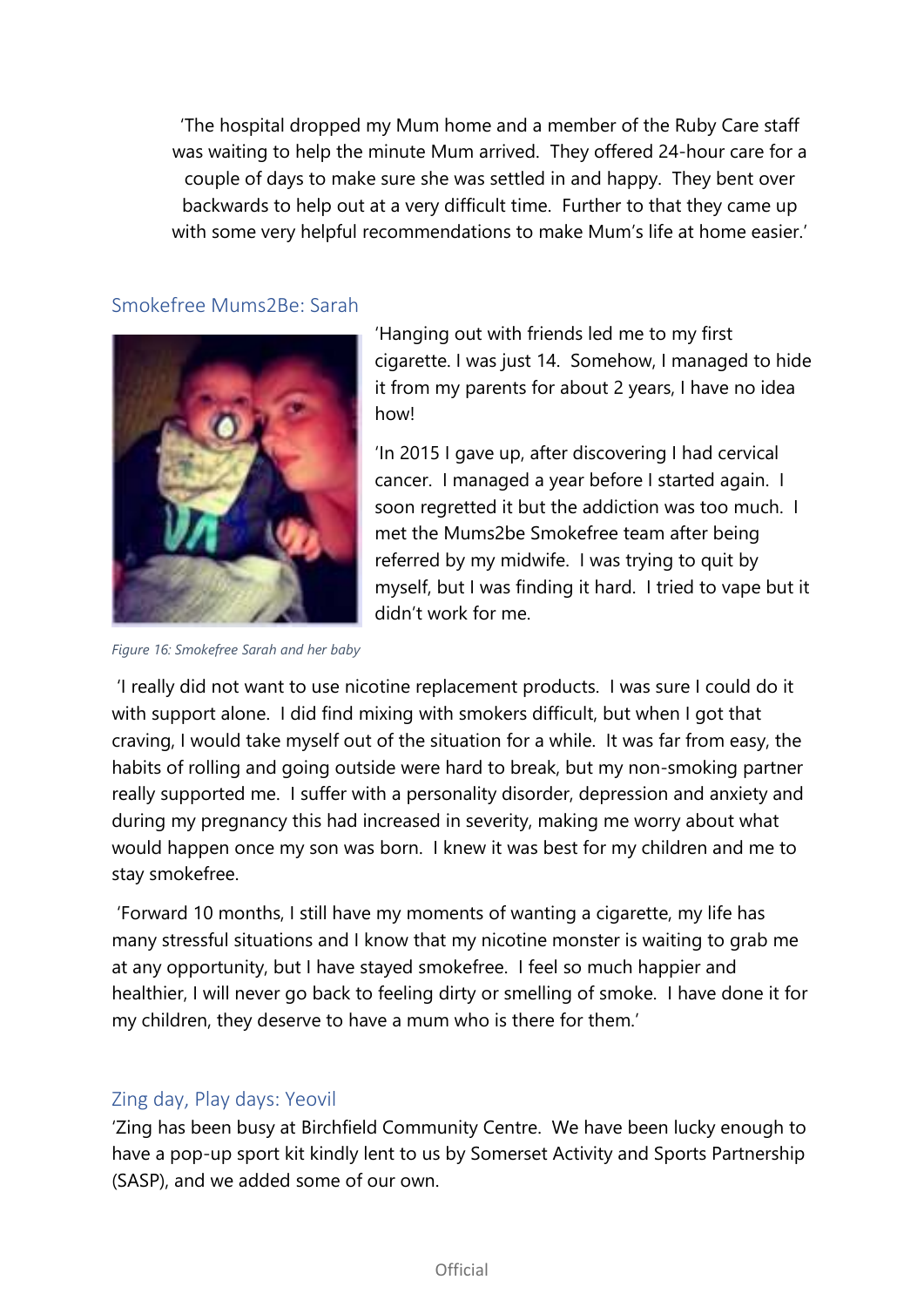

*Figure 17: Zing Day, Play Day* 

 'In the first week we set up a net and started to teach them badminton. They learnt about the racket and shuttlecock, how to serve and how to keep a game going. We started with the net low but by the end of the summer we put it up to full size. The Zing team showed over 30 children how to play badminton, tennis and lots of traditional games that children seem to have forgotten. One girl wanted to hula hoop: by the end of the summer she could do it, and she was only three years old.

'All the families were keen to learn new games and how to be active. We had chats about snack swaps and how to introduce healthy food to lunch boxes. As the summer went on, we found that they seemed more interested in traditional games and we were happy to show them. By the end of the summer the children started to use their imagination and make up games, and in the autumn we noticed that the green areas in the community were still used by families who attended the Zing day, Play Days. '

## Breastfeeding: 'Carry me Kate'<sup>xviii</sup>

The use of slings contributes to close and loving relationships, bonds and attachment parenting. Skin to skin contact and closeness creates oxytocin in both mother and baby, supporting a positive milk supply. This all helps mothers to start, and continue, to breastfeed. Kate Mahoney offers a universal sling library service across Somerset, and their use is supported by Somerset County Council Health Visitors. Here is the story of one client:



*Figure 18: Mother and baby using a sling* 

My client (a new mother of 18) was isolated, suffering with anxiety and worried about attachment with her baby; she has no family support. She has said she can go for a meal with her partner with baby in the sling, improving her mood and lack of isolation. She is breastfeeding while using the sling and may have given up without it. She finds going for a walk with baby in sling reassuring, having a positive impact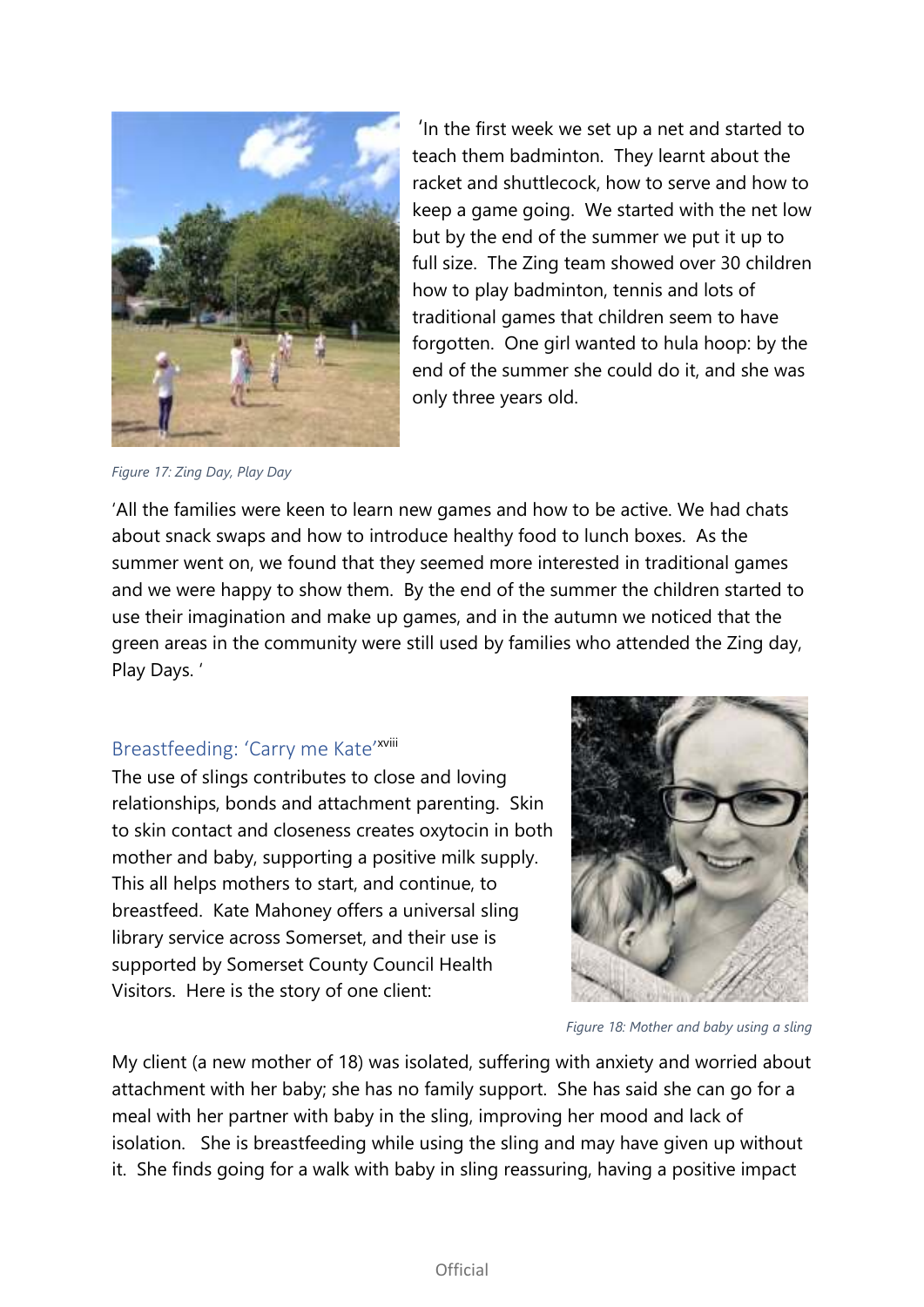on her mood and reducing the risk of postnatal depression. She also does the housework with baby in the sling, which lessens her anxiety and provides baby with a warm, safe and clean environment to grow up in.

## Naturally Healthy Somerset: Areas of Outstanding Natural Beauty

Being outside and enjoying nature is both enjoyable and good for your health. This project targets people for whom access to the countryside may be of great benefit but who are currently not making use of the hills. Their engagement may be affected by socialeconomic status, ethnicity, age, disability or mental health. For the Quantocks, the target areas are Bridgwater, Taunton and Williton*.* 



*Figure 19: Naturally Healthy Somerset in the Quantock Hills* 

The project provides supported visits, volunteering opportunities, monitoring and evaluation. As well as the Quantocks there are projects in the Blackdowns (focused on Taunton, Chard and Wellington) and Mendips (Wells, Burnham-on-Sea and Cheddar).

https://www.youtube.com/watch?v=KptxjHQ9wY8

## Sense-ational Christmas Pop Up Shops

Finding proper work experience when you're close to leaving education is vital for any student. If you're a young person with Special Educational Needs and/or Disabilities it can be very difficult to access this kind of



Transformation Through Collaboration

opportunity. A project involving pupils from special schools across the county is aiming to fill that gap.

A unique business venture in Somerset, led by Special Educational Needs. Somerset Expertise (sen.se), with the support of charity Young Somerset and Somerset County Council, is a partnership between special schools and specialist provision within Somerset.

Sense-ational appeared in Taunton's High Street last year, and this year also opened in Yeovil's Quedam Centre, Frome and Bridgwater. The shops are being run by young people and the stock is created by pupils from special schools across the county. Products ranged from gifts, ornaments, jams and upcycled furniture, to beautiful limited-edition paintings, cards, sweets and plants, silk scarves, lavender products, candles, bird feeders printed aprons, bags and mugs.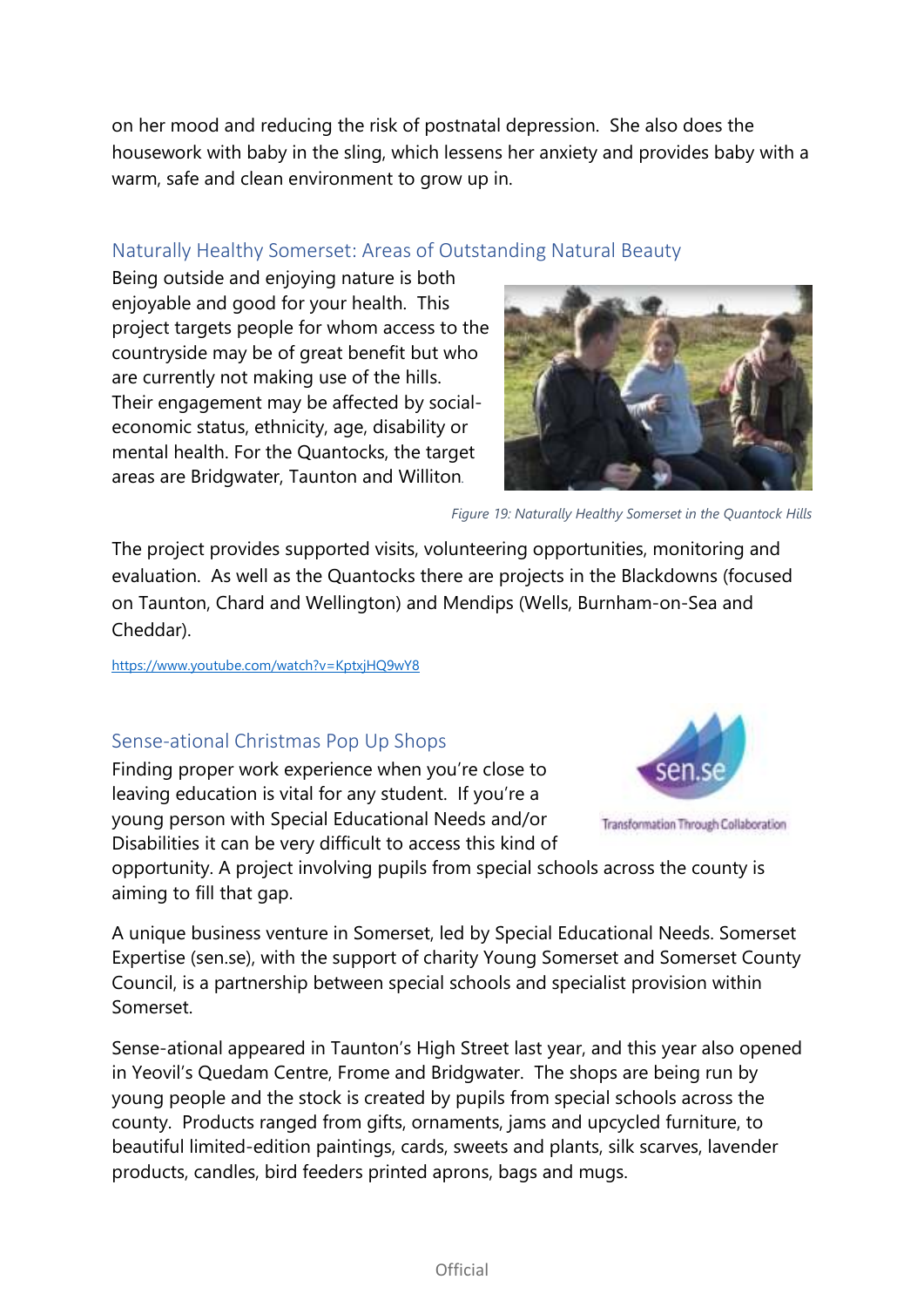

*Figure 20: Sense-ational Pop Up Shop* 

The pop-up shop has demonstrated the power of collaboration, enabling partners to provide more opportunities for young people to gain valuable work experience and skills for life.

CRESCO GLOBE LTD helped the team find the premises in Bridgwater have provided the space for the shop. The project so far has been a major success and was chosen as a finalist in the Somerset Education Business Partnership Awards 2019. It was also nominated for the Careers Inspiration in Education Award. Please see links below for footage:

https://www.facebook.com/bbcsomerset/videos/909797292701529/ https://twitter.com/bbcsomerset/status/1147163520607412229

## Summary and recommendations

Prevention means many things to many people but essentially is about:

- preventing
- delaying
- de-escalating

At the high end of need, prevention is about understanding the very specific needs of individuals and families and can often mean doing things specific to their needs. At the lower end of need, prevention is cheaper, less bespoke and more about what we can do ourselves by changing our behaviors and helping each other more.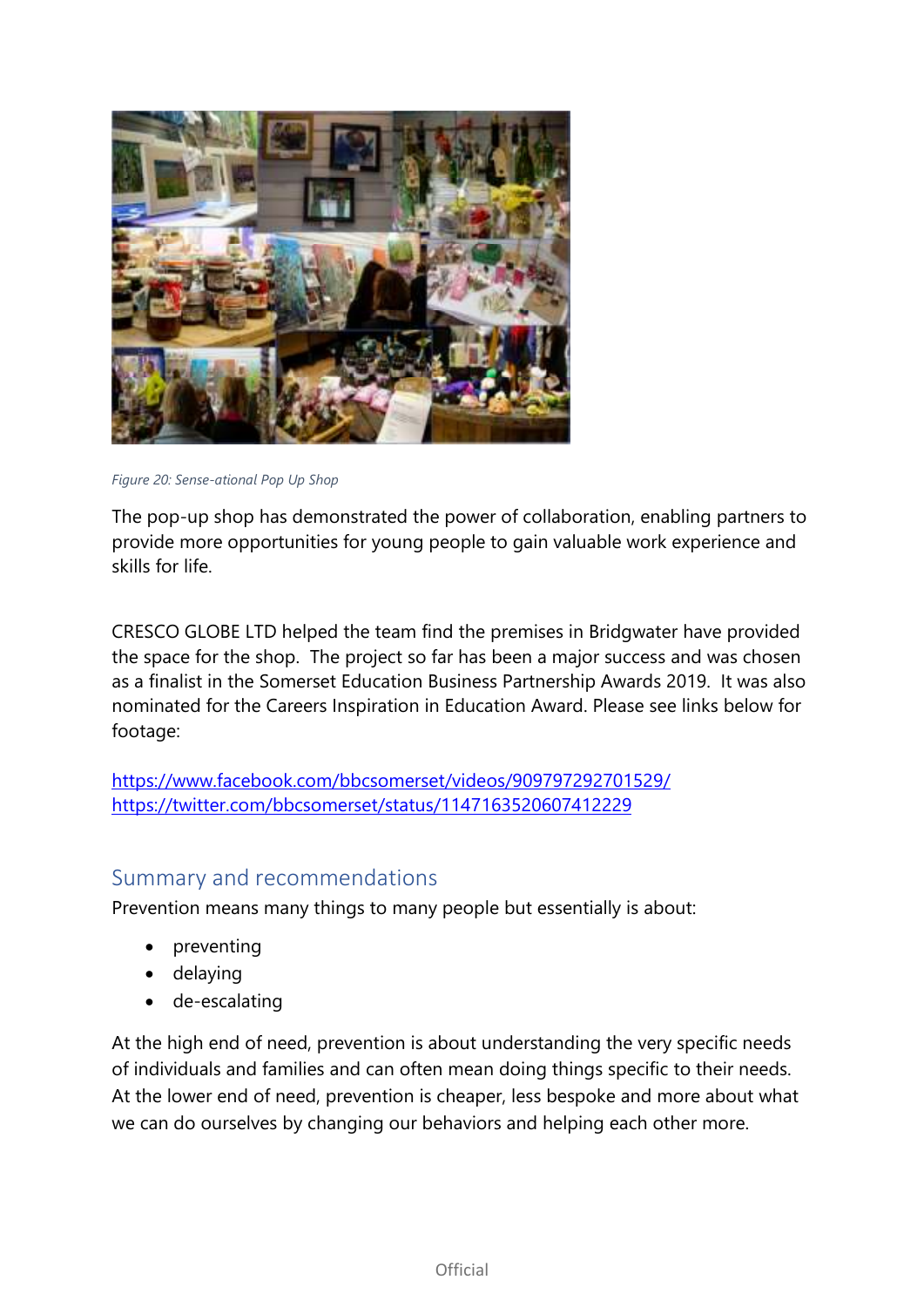Finally, those all-important protective factors; these are the basics. The more we have of these, the more able we are to cope with the stresses and strains and trials of everyday life.

#### Recommendations

At the end of each Annual Public Health Report I make a series of recommendations which help to focus the conversations. This year is no different. I would like to make the following recommendations to improve the lives of Somerset residents:

#### *Recommendation 1*

That through the Health and Wellbeing Board there is consideration given to a joined-up approach to prevention across Somerset. It is recommended that the mixed approach to the rebalance of investment is agreed.

#### *Recommendation 2*

That there continues to be development of a compendium of prevention case studies to inspire and draw on examples of good practice as the system moves towards becoming prevent-driven.

#### *Recommendation 3*

That the Health and Wellbeing Board develop a Somerset Prevention Strategy and the characteristics of a prevention-driven system and the constituent organisations drive to 'flip the system' to become prevention-driven by 2030.

#### *Recommendation 4*

That all organisations across the system give greater consideration to how an increased focus on prevention can be built into the commissioning, provision and scrutiny of all services. Prevention is everybody's business.

#### *Recommendation 5*

That for health and social care services, a policy of 'no care pathway starts with diagnosis' is adopted and driven through the senior leadership of the system.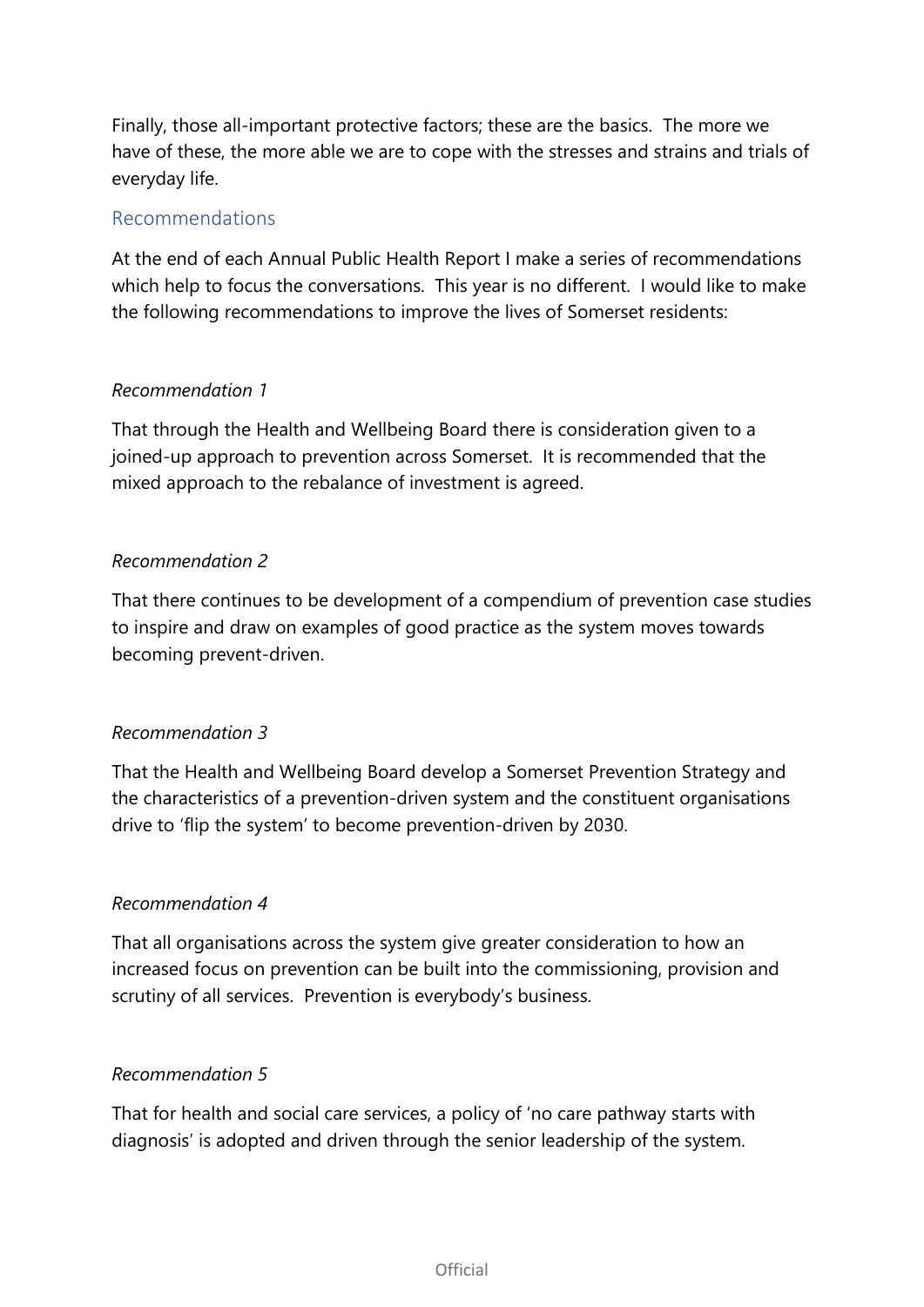## Afterword

This has been a different type of Annual Public Health Report. It has aimed to open a debate about how we go about 'flipping' to a more prevention-driven system. It has also hopefully inspired you with some real examples of how we are building more prevention into what we do. But most importantly I hope it's made you think. I hope it has made you think about what public and voluntary organisations are here for. Yes, we are here to provide services but, overall, we are here to *improve lives.*

It has hopefully inspired you, hearing about the prevention activities going on here in Somerset. If you think that any could work for you, then feel free to adopt them. Everyone who has helped me write this report is happy to see their ideas taken up more widely. Even better, if you have ideas of your own, I hope you will try them out.

What these examples show, though, is *thinking* differently and innovatively about the services we provide. Not, 'how can I help and treat more people?' but, 'how can I help improve the lives of the people I encounter?' We often hear about improving the quality of our services but actually we need to be considering how we improve the quality (and quality) of our prevention activity so the need for services is reduced in the first place.

We have made a good start in Somerset. We have some good examples of preventative activity going on. Now we need more, much, much more.